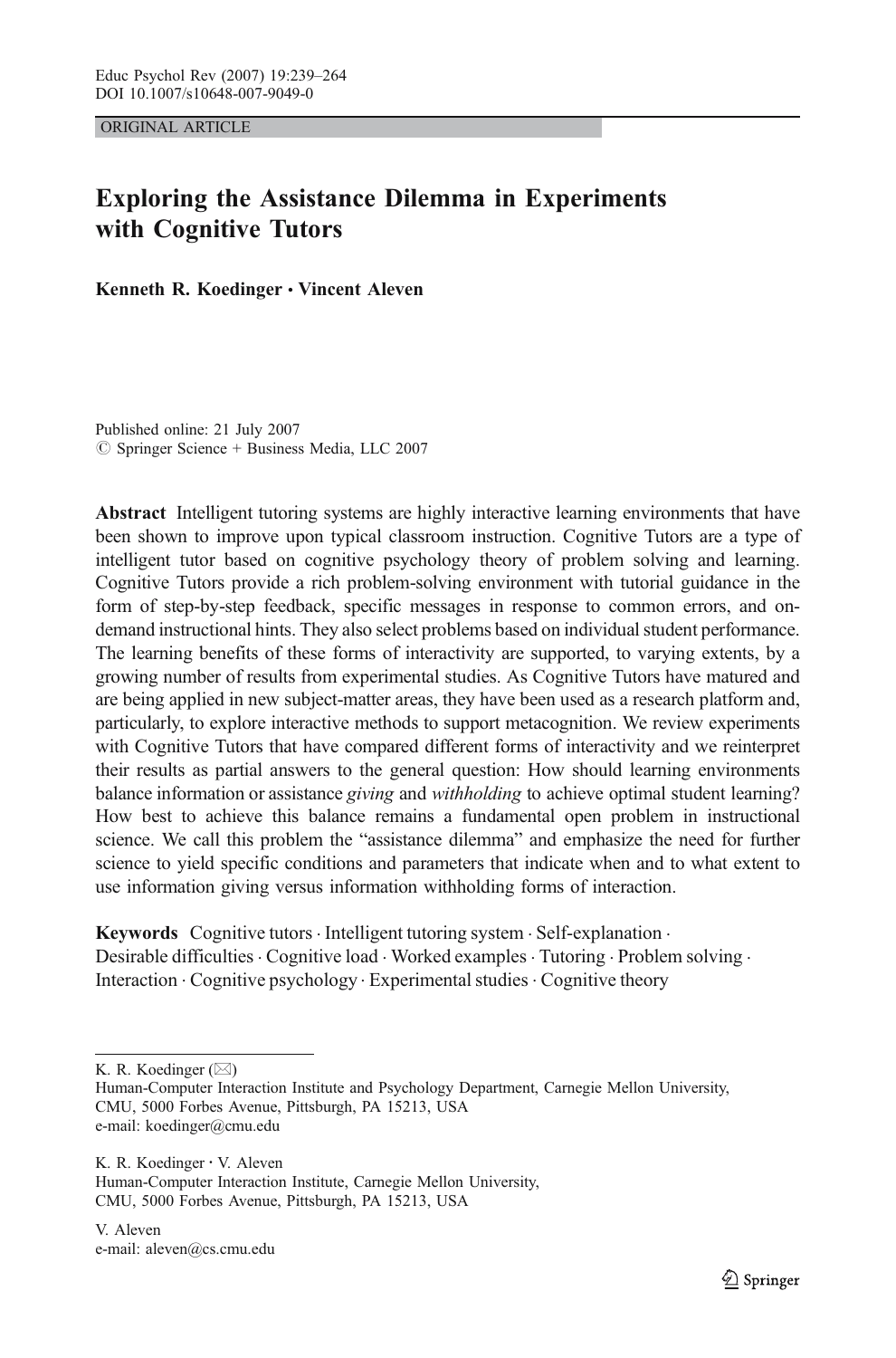In designing learning environments that effectively support student learning, one faces many choices with respect to the interactive and non-interactive features the system will provide. While instructional options like text and video are non-interactive, they will continue to have their place in learning environments (cf., Schwartz and Bransford [1998](#page-24-0)). Homework problems, learning-by-doing projects (e.g., Duch et al. [2001](#page-23-0); Krajcik and Starr 2001) or self-explanation prompts (Chi et al. [1994\)](#page-23-0) may seem to be more interactive forms of instruction than text and video, but they are not in and of themselves interactive. They may facilitate interactive forms of learning, if the student engages with them, but there is nothing about the instructional materials themselves that contributes to the interaction. They are not dynamically responsive to an individual student's approach to a particular example or problem, nor to the difficulties that an individual student may experience. The materials stay what they are.

Tutoring, on the other hand is a genuinely interactive form of instruction. Human oneon-one tutoring is highly effective, with experienced tutors achieving a two standard deviation improvement over classroom instruction (Bloom [1984\)](#page-23-0). Interactive learning environments that mimic aspects of human tutors have been highly successful as well. For instance, Intelligent Tutoring Systems have been shown to be highly effective in improving students' learning in real classrooms (VanLehn [2006](#page-25-0)). Intelligent Tutors draw on artificial intelligence technology to provide interactive instruction that adapts to individual students' needs and, most typically, supports student practice in learning complex problem solving and reasoning. Among computer-based interactive learning environments, intelligent tutoring systems are typically found toward the high end of the interactivity spectrum. The interactive capabilities of these systems usually include step-by-step feedback and hints that are specific to the particular solution path that a student has chosen and to the particular step with which the student is experiencing difficulties. Other forms of interactivity may be available as well, such as keeping track of students' mastery of skills and concomitant individualized problem selection. Although we focus on intelligent tutoring systems, our analytical framework, introduced next, is likely to pertain to a broader range of instructional interventions including e-learning as well as non-technology approaches.

# Framework: Our View on What Counts as Interactivity

As an organizing framework throughout this paper, we classify kinds of instructional techniques or events along two dimensions, summarized in Table [1.](#page-2-0) The first dimension (represented by the rows in Table [1](#page-2-0)) concerns whether the information presented to or requested of the student involves explicit verbal generalizations or whether it involves instances or examples of such generalizations or activities that engage the use of them without explicit expression of them. The second dimension (represented by the columns in Table [1](#page-2-0)) concerns the direction of communication *after* the system presents a learning task or learning materials to a student: whether or not the student responds to this initial presentation, and if so, whether the system provides feedback on the student's response. The first column in Table [1](#page-2-0) shows *passive* instructional events, like textbook descriptions or worked examples, where the learner is presented information to process, but is not requested to produce anything.<sup>1</sup> The second column shows *active* instructional events, like asking students to solve problems or "self-explain" a worked example (Chi et al. [1989](#page-23-0)). Unlike passive instructional events, in active instructional events some information is

<sup>&</sup>lt;sup>1</sup> While texts come with an at least implicit request to have students try to understand them, they do not explicitly request students to *produce* a written or spoken output. The student "learning event" that may result from a passive instructional event may be active (e.g., taking notes), but passive instructional events do not explicitly prompt for such activity.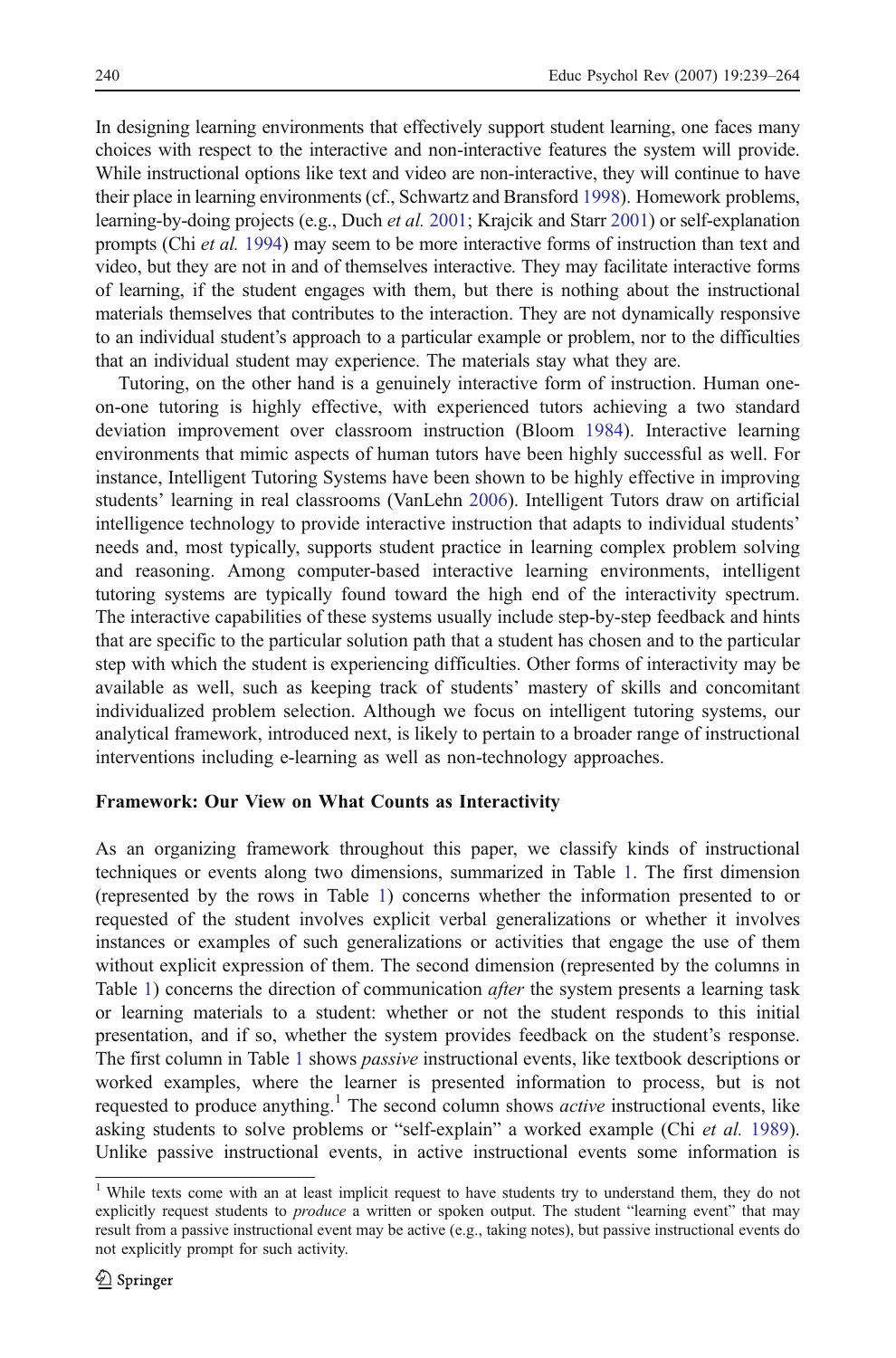|                                                        | Non-interactive              |                                                                 | Interactive                       |
|--------------------------------------------------------|------------------------------|-----------------------------------------------------------------|-----------------------------------|
|                                                        | Passive                      | Active                                                          |                                   |
| Explicit, verbal generalization<br>Implicit, instances | 1. Description<br>4. Example | 2. Self-explanation<br>5. Unguided practice 6. Tutored practice | 3. Self-explanation with feedback |

<span id="page-2-0"></span>Table 1 Examples of Instructional Events in Terms of (See the Columns) Whether Students Must Respond (Active) and Get Feedback (Interactive) and (See the Rows) Whether the Instruction Involves or Encourages Explicit Verbal Generalizations or Whether it Involves Implicit Instances of those Generalizations

withheld and the student is required to fill in that information, that is, give a response like a problem solution or self-explanation of an example. The third column shows interactive instructional events, like problem-solving practice with a tutor, that not only require a student response, but also provide feedback on students' responses, allow students to change responses, provide feedback on the changes, and so on. This iteration of response, feedback, and potential response change and further feedback (or "feedforward" in the form of hints on how to proceed with the problem) is a hallmark of interactive instruction. As in active instructional events, some information is initially withheld from the learner. Unlike active instructional events, in interactive instructional events additional information is later given, if the learner fails to construct it him or herself.

Whether an instructional event is passive, active, or interactive does not guarantee that a student will or will not interactively engage with it. Indeed, well-written texts can be quite engaging and *students* can interact with them, for instance, after reading a later sentence a new interpretation emerges that leads the student to reread a prior sentence to check (get feedback on) that interpretation. However, the focus of our framework is on first distinguishing differences in *instructional methods* themselves. The framework then sets the stage for discussing whether and how such differences may cause students to interactively engage or not.

The rows in Table 1 contrast more explicit verbal instructional events from more implicit, instance-based ones. Explicit verbal instructional events involve the expression, by the instructor or student, of generalizations or rules that describe or explain concepts and principles in the domain. Implicit or instance-based kinds of instructional events, like examples and practice activities, illustrate or demand the application of these general concepts or principles sometimes without explicitly stating them. Instruction usually involves combinations of cells in the rows and columns in Table 1 (that's why we call these cells instructional "events" rather than "methods"). For instance, traditional textbook instruction tends to combine passive reading of general explicit descriptions of concepts (cell 1, passive/explicit) followed by active practice with problem-solving instances (cell 5, active/implicit). New forms of instruction like self-explanation combine passive examples (cell 4, passive/implicit) followed by active explication of generalizations (cell 2, active/ explicit). The "action-generalization" principle (Koedinger [2002](#page-23-0)) combines instance-based problem solving (cell 5) followed by active explication (cell 2).

The kinds of instructional events in Table 1 differ in terms of whether and how they give or withhold information or assistance. Instruction would not be instruction if it did not provide some information or assistance to students, but many lines of research and theory suggest the importance of practice, learning by doing, self-testing during study, or, more generally, requiring students to construct knowledge. These approaches involve withholding information from students so that they can exercise, test, or reason toward new knowledge on their own. For example, often textbooks provide explanations (cell 1), but in self-explanation (cell 2), the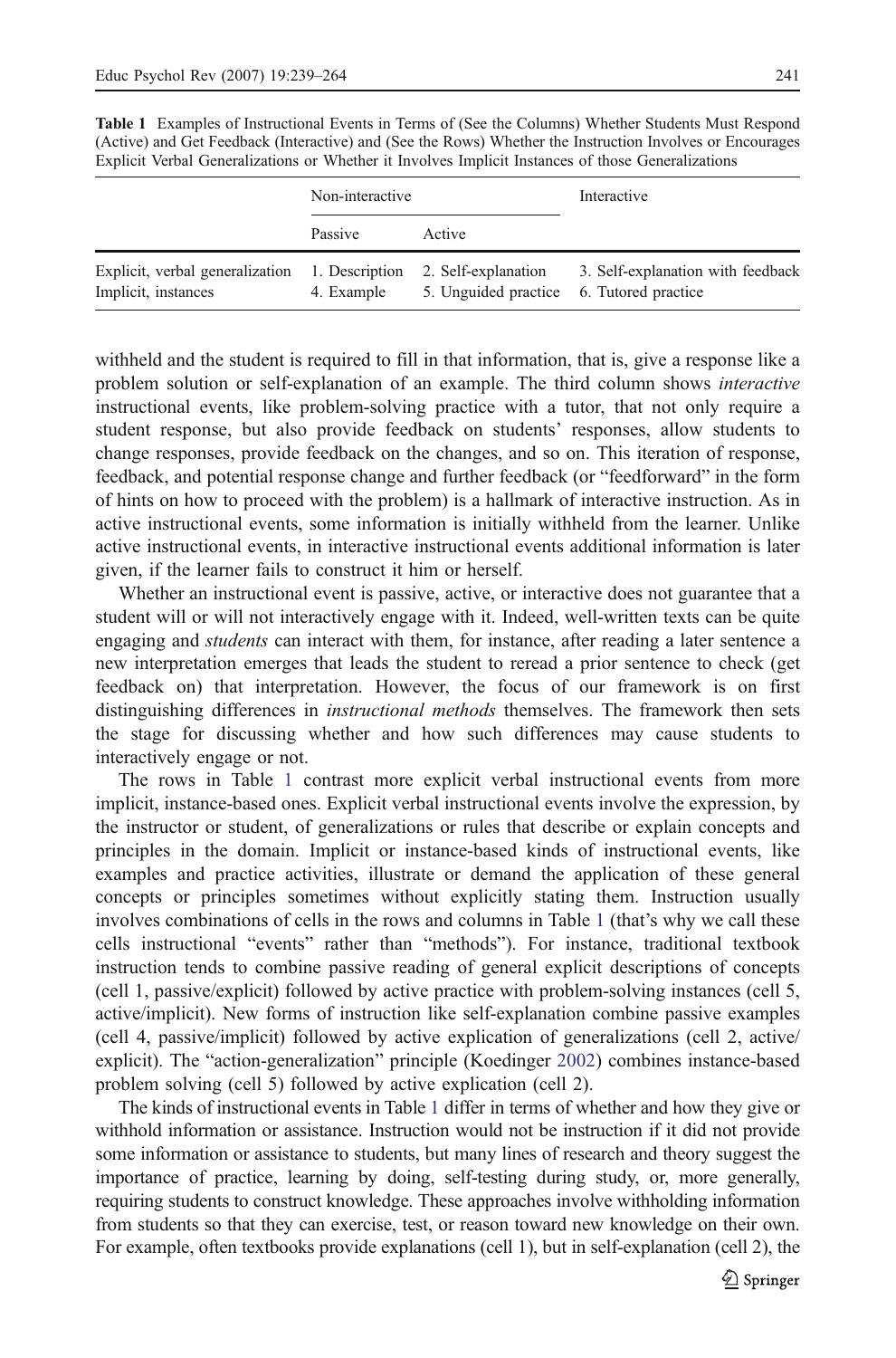<span id="page-3-0"></span>explanation is withheld and the student is asked to provide one. Table 2 summarizes our view on the benefits and costs of information giving versus information withholding.

Given the trade-offs between information giving and withholding, the instructional designer faces the *assistance dilemma*. To what degree should an interactive learning environment provide students with information relevant to their learning processes and what are the most opportune moments for doing so? And when is student learning supported more effectively by withholding information, either temporarily, until the student has had an opportunity to generate or synthesize the information for him or herself, or even permanently? For example, what is the appropriate balance between passive examples versus problem solving? Should students be given explanations or asked to generate them themselves? Should feedback in interactive systems be immediate (providing timely information) or delayed (withholding information to a later time)? Should instructional hints be more specific or more general? Should they provide informative descriptions of principles or examples that the student can use to infer those principles themselves? Should information or problems on the same knowledge be placed close together (providing the student with assistance in retrieving information from one problem to the next) or spaced more widely (withholding easy information carry-over from one problem to the next)? Under what circumstances is guided problem solving more effective than (pure or guided) discovery learning?

The assistance dilemma is related to Bjork's "desirable difficulties" and the notion that while assisting performance during instruction can sometimes improve learning, in some cases making performance more difficult during instruction improves learning (Schmidt and Bjork [1992](#page-24-0)). For instance, Paas and Van Merrienboer [\(1994](#page-24-0)) found, on one hand, that worked examples made performance easier during instruction *and* led to better learning and, on the other hand, that introducing variability in example and problem content made performance harder during instruction but also led to better learning. The explanation that worked examples reduce "extraneous" cognitive load that distracts from learning whereas variability induces "germane" cognitive load that enhances learning is a first step. However, this explanation begs the question of what forms of instruction yield extraneous versus germane load. It does not resolve the assistance dilemma.

Several authors advocate more information/assistance giving (Kirschner et al. [2006](#page-23-0); Klahr and Nigam [2004](#page-23-0)), relative to more discovery oriented, situated, or constructivist approaches (cf., Anderson et al. [1996](#page-22-0), [1998](#page-22-0)). While the experiments referenced in these papers represent progress toward addressing the assistance dilemma, this work is not clear

|                                                         | Benefit                                                                                    | Cost                                                                                                        |
|---------------------------------------------------------|--------------------------------------------------------------------------------------------|-------------------------------------------------------------------------------------------------------------|
| Giving information or assistance <sup>a</sup>           | Accuracy<br>Efficiency of communication Lack of attention<br>Thrill of (supported) success | Shallow processing<br>May not engage long-term memory                                                       |
| Withholding information or assistance Generation effect | Forces attention<br>Engages long-term memory<br>Thrill of independent success              | Stealing chance to shine<br>Cost of errors<br>Floundering, confusion, wasted time<br>Frustration of failure |

Table 2 The Assistance Dilemma: Finding the Balance Between Information or Assistance Giving and Withholding is a Fundamental Challenge in Designing Effective Instruction

<sup>a</sup> Since *information* giving vs withholding seems a better description for non-interactive forms of instruction, where as *assistance* giving vs withholding seems a better description for interactive forms of instruction, we use both terms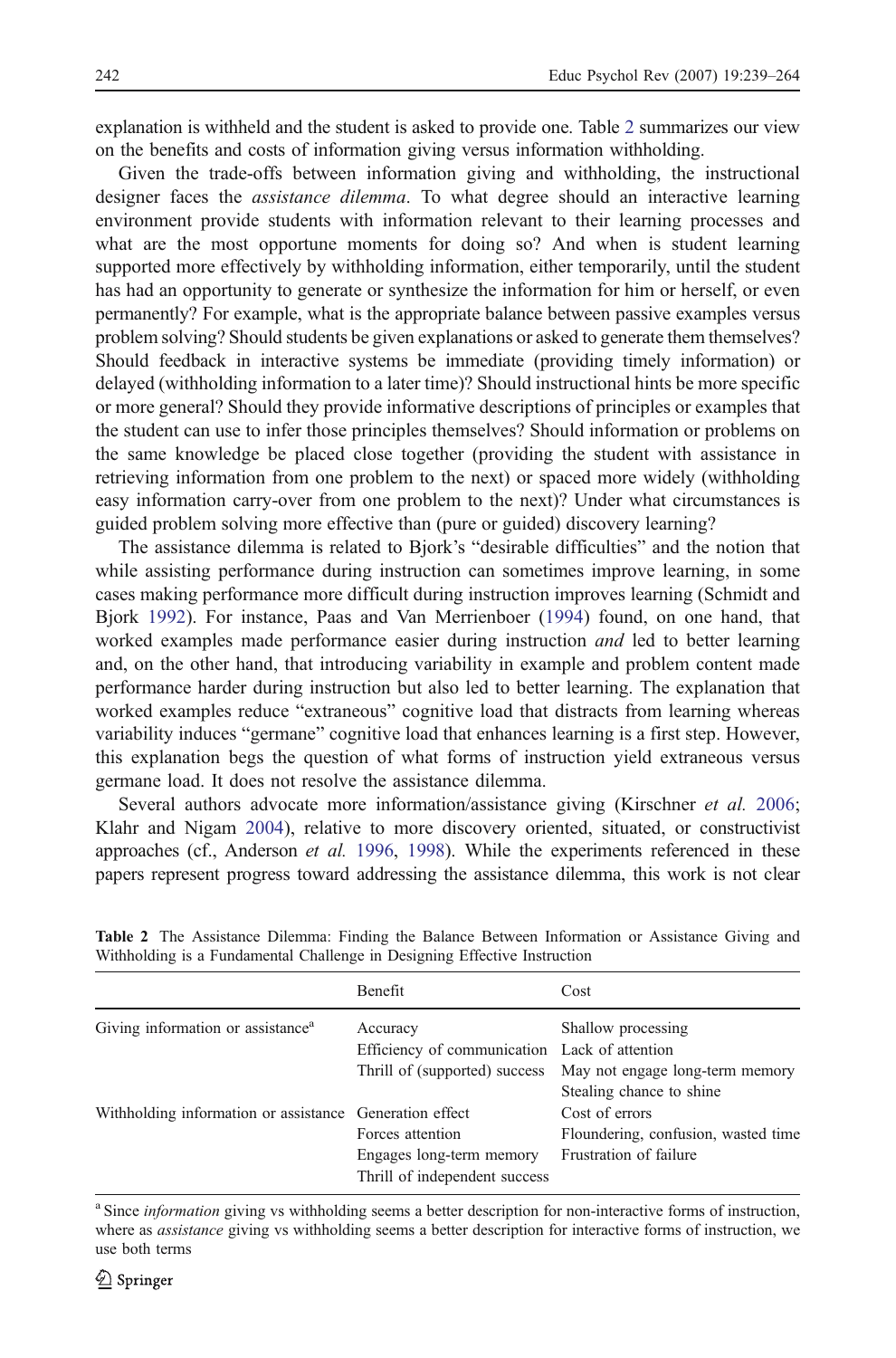and precise enough about how much more information/assistance to provide and under what circumstances. They do not define clear boundaries for how much information giving is too much and when information withholding is more effective. For example, Kirschner et al. [2006](#page-23-0) state, "a worked example constitutes the epitome of strongly guided instruction," but they surely do not mean to advocate that instruction should consist only of worked examples. Indeed, many studies on worked examples show benefits of interleaving worked examples with problem solving practice (assistance withholding) relative to all problem-solving practice (e.g., Trafton and Reiser [1993](#page-25-0); Ward and Sweller [1990\)](#page-25-0). The extreme no-dilemma position, that information giving is always better, would predict that all worked examples would be better than interleaving worked examples and problem solving. We do not know of such a direct comparison, though it seems unlikely to hold in general given results like those of Trafton and Reiser's [\(1993](#page-25-0)) interleaving effect, expertise reversal effect (Kalyuga et al. [2001](#page-23-0)), and generation effects (Slamecka and Graf [1978\)](#page-24-0).

In this paper, we consider the assistance dilemma as it relates to Cognitive Tutors, a form of interactive learning environments that have been shown to be highly successful in improving students learning in a range of domains including high-school mathematics (Koedinger et al. [1997\)](#page-23-0) and Lisp programming (Anderson et al. [1989\)](#page-22-0). Cognitive Tutors grew out of an attempt to apply and test the ACT-R theory of cognition and rely on cognitive psychology research in their design and development (Anderson *et al.* [1995](#page-22-0)). Cognitive Tutors make an interesting case study for two reasons: First, their designers (like those of all interactive learning environments) have faced the assistance dilemma in various manifestations and have proposed some methods for resolving it. Such methods have some theoretical support, through application of the ACT-R theory of cognition and learning (Anderson [1993;](#page-22-0) Anderson and Lebiere [1998](#page-22-0)), as well as empirical support from a range of studies that evaluated both the effectiveness of the tutors as a whole and of individual tutor features. Second, Cognitive Tutors (and intelligent tutoring systems more generally) provide suitable testbeds for further research on the assistance dilemma. We are only beginning to understand how to resolve the dilemma. It is quite likely that there are better ways of resolving the dilemma than we have explored in Cognitive Tutors. Other studentrelated and system-related factors may need to be considered. Before we can establish a strong theory, a wider empirical base is needed. Cognitive Tutors provide an attractive platform for such studies, given their presence in many schools in the US and given the fact that they facilitate detailed logging of students' learning events.

Thus, our program in this paper is as follows: After a brief overview of the Cognitive Tutor technology, we re-cast some of the prior research involving Cognitive Tutors as investigating the balancing of information giving and information withholding, and consider whether this re-casting helps in formulating further hypotheses with respect to this issue. Finally, we address potential additions to Cognitive Tutors that may better address the assistance dilemma.

## Brief Overview of Cognitive Tutors

Cognitive Tutors are interactive learning environments that provide various kinds of assistance as students learn a complex cognitive skill through practice. Cognitive Tutors for high-school mathematics and college-level genetics have been successful in real educational settings, as detailed below. Cognitive Tutors for high-school math have also been successful in the market place, with the Cognitive Tutor Algebra curriculum being used in over 2,000 schools at the time of this writing (see <http://carnegielearning.com>). All Cognitive Tutors share a set of interactive elements, listed in Table [3](#page-5-0).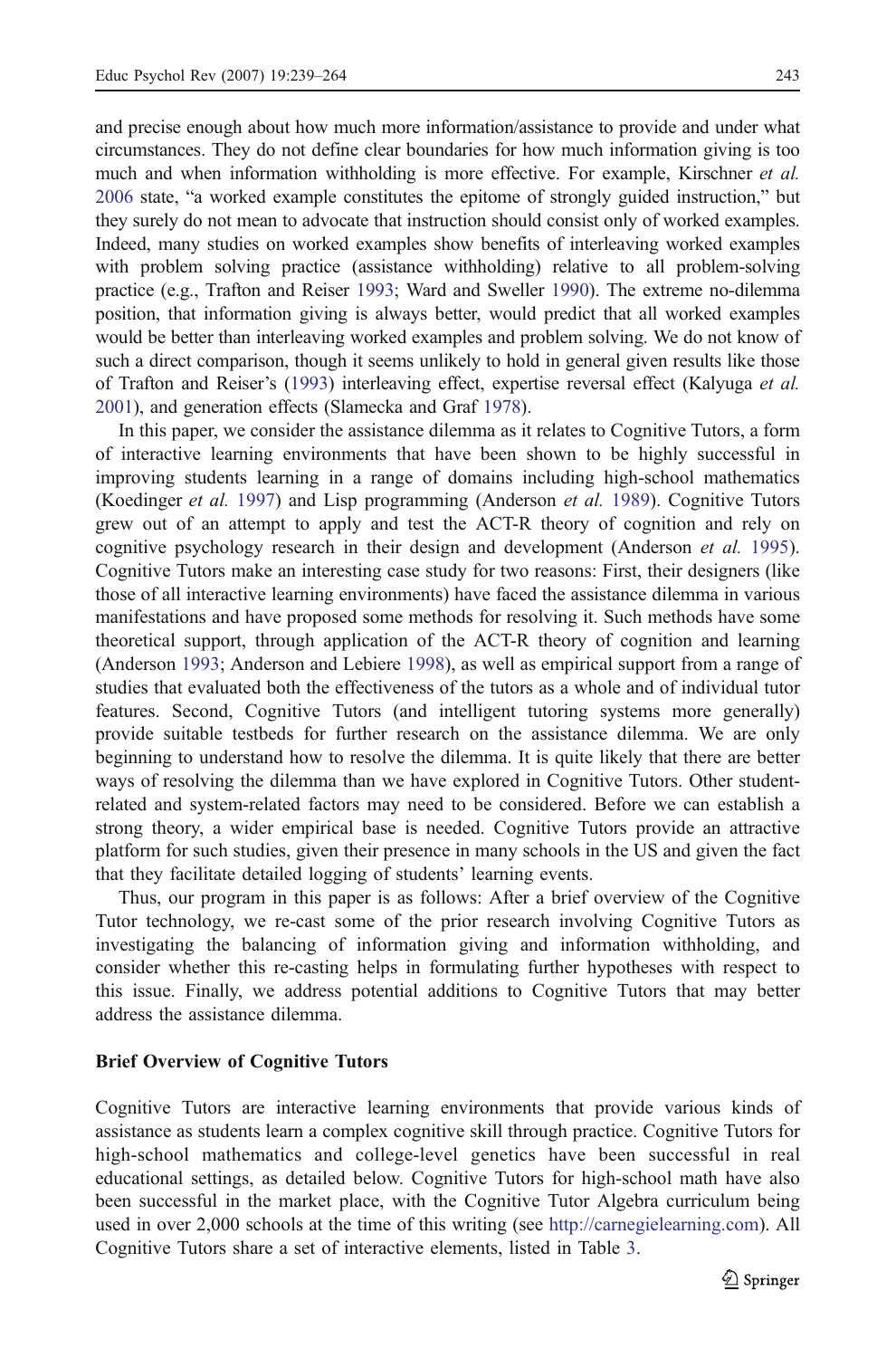#### <span id="page-5-0"></span>Table 3 Main Elements of Interactivity in Cognitive Tutors

Key ways cognitive tutors achieve interactivity

- 1. Problem-solving environment, often with interactive tools
- 2. Tutorial guidance, in the form of
- a. implicit yes–no feedback on correctness on a step-by-step basis
- b. specific feedback messages for commonly-occurring errors
- c. next-step hints (on demand or tutor initiated)
- 3. Adaptive problem selection based on student performance solving problems with the tutor

Each Cognitive Tutor provides the student with a rich problem-solving environment with a variety of representational tools and presents authentic problem scenarios for the student to solve. For example, the Algebra Cognitive Tutor, shown in Fig. 1, provides students with real-world scenarios that require algebraic reasoning, as well as various tools, such as a worksheet, a grapher, and a symbolic equation solver (which can be viewed by clicking on the Solver button in the upper right).

As students analyze the scenario, they enter intermediate steps into the tutor's graphical user interface as illustrated in Fig. [2](#page-6-0). The tutor provides implicit feedback on the correctness of their steps, accepting correct steps without any fanfare and "flagging" erroneous steps



Fig. 1 The Algebra Cognitive Tutor presents students with authentic problem scenarios (left) and a problemsolving environment made up of representational tools including a table/spreadsheet (top), graphing tool (bottom), and a symbolic equation solver (available by clicking on the Solver button at the top). Instructional facilities include feedback on entries in these tools, hints on request (by clicking on the Hint button at top), an on-line glossary (Glossary at top), and feedback on learning progress (skill bar chart at top)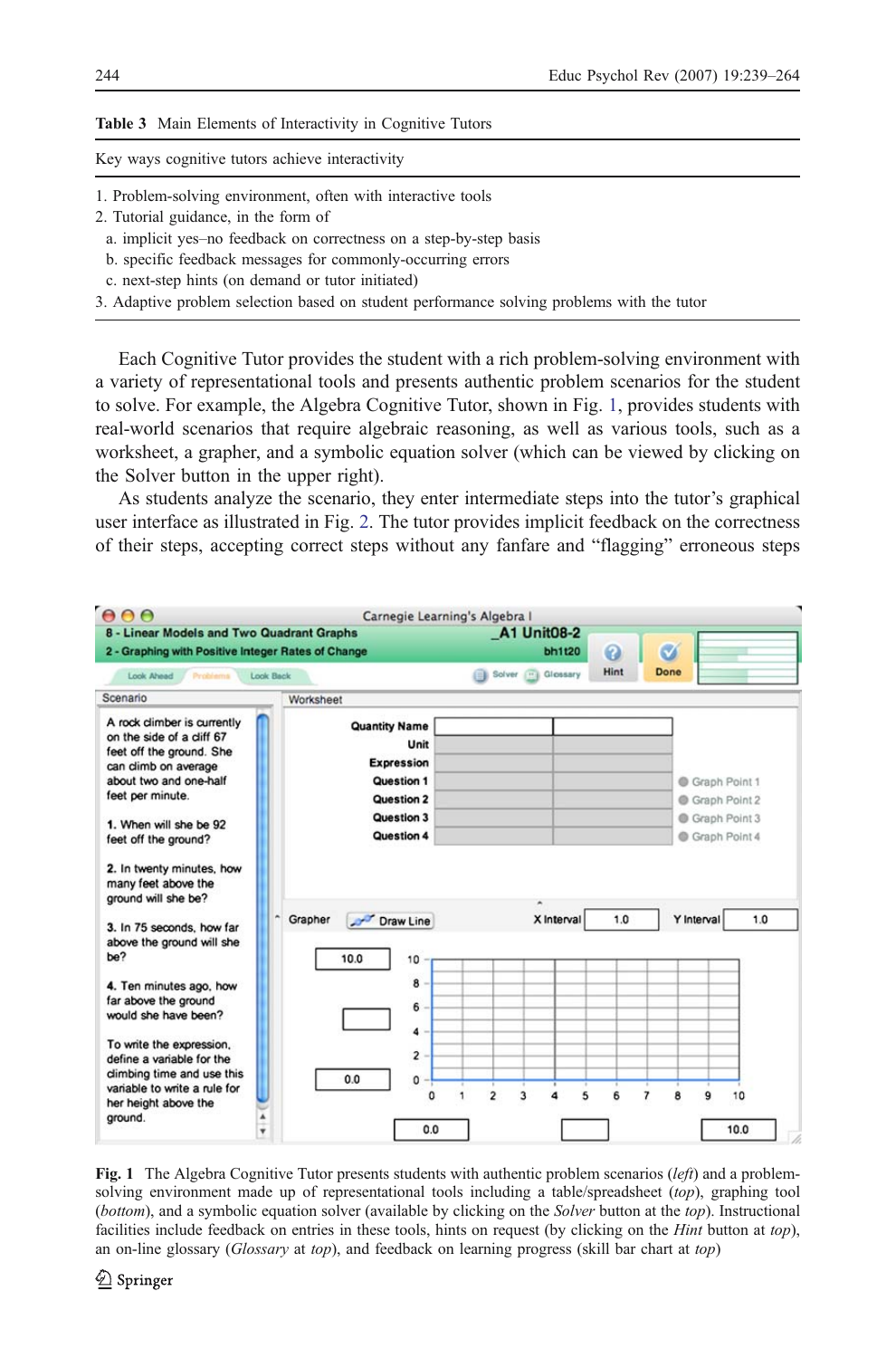<span id="page-6-0"></span>(see Fig. 2a). For certain errors that students commonly make, the tutor presents an error feedback message that explains why the step is wrong (see Fig. 2b, c).

In addition to error feedback messages, at any point in the problem scenario, students can request help from the tutor. The tutor presents hints that are specific to the solution strategy taken by the student. Typically, multiple levels of hints are available, as shown in Fig. [3](#page-7-0), with each giving progressively more specific advice. The hints explain which problem-solving principle can be applied and how. The last hint in the sequence (sometimes referred to as the "bottom-out hint") often states what the next step should be (i.e., provides the answer—or something close to it, such as an arithmetic or algebraic expression that can be used to find the answer). For instance, the "bottom-out" hint shown in Fig. [3](#page-7-0) is "Enter



Fig. 2 Student–tutor interactions on the problem shown in Fig. [1.](#page-5-0) a The student has made correct entries in the Worksheet for the quantity names *(time, height)* and units *(minutes, feet)* for the relationship described in the scenario. The tutor accepts multiple possible correct answers (e.g., "time" could be "climbing time") and multiple possible orders (e.g., time and height columns could be swapped). The student has entered  $t$  to represent time and the incorrect expression 2t for the height. The tutor flags this error by turning the entry red and displaying the *exclamation mark*. **b** Here the student tries  $67$  and it is flagged as an error this time with a question mark. c The student rolls the mouse over the question mark to display the error feedback message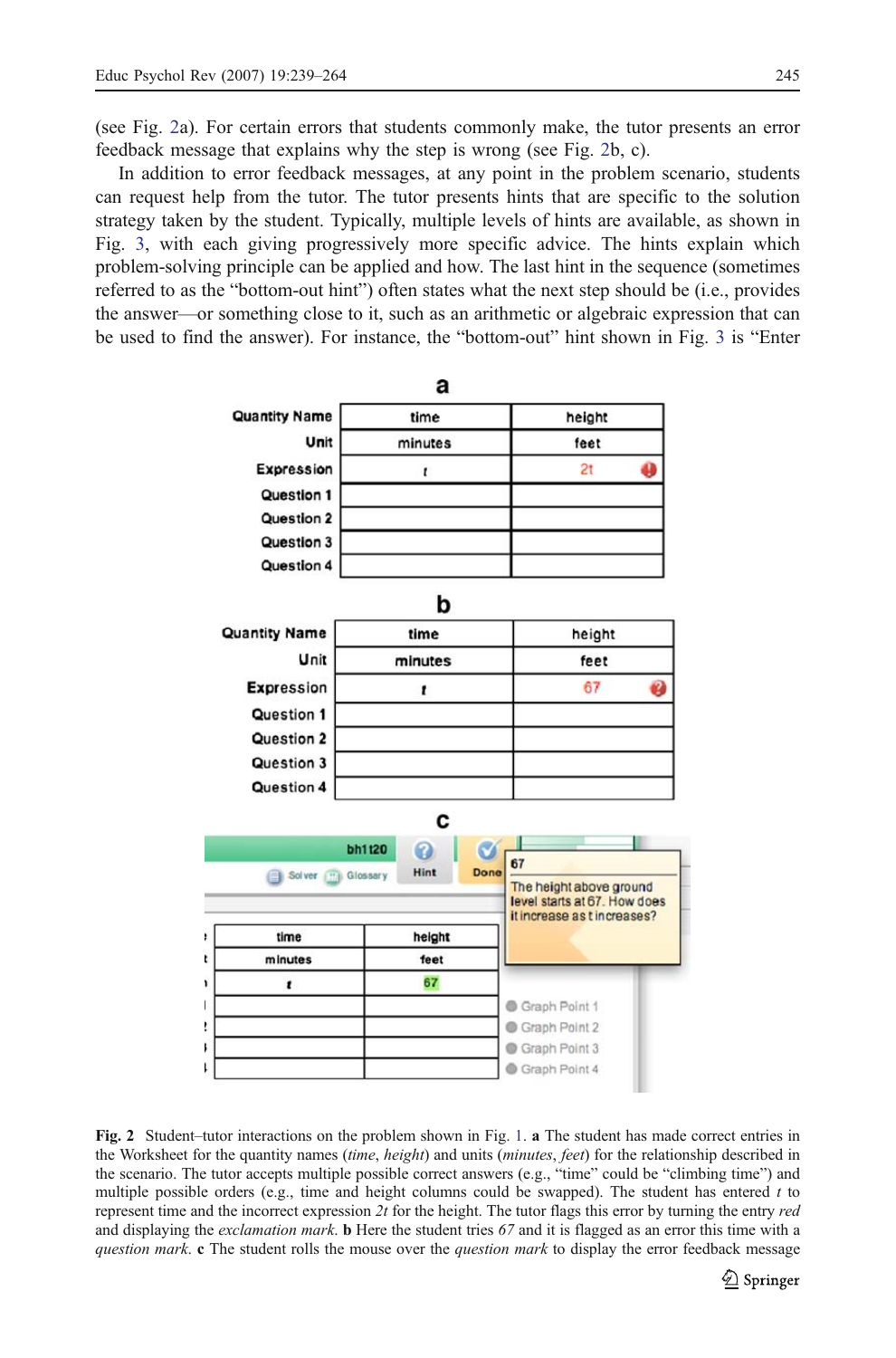<span id="page-7-0"></span>

Fig. 3 After the student error illustrated in Fig. [2](#page-6-0)b, the student requests a hint message by clicking on the Hint button in the *upper right*. The hint message "Enter an expression to calculate ..." appears. If the student needs more help, she can click on the *Next Hint* button. All five levels of hint are illustrated with the last "bottom-out" hint being "Enter  $2.5t+67.0$ " (The tutor has only a single hint window and displays only one hint level at a time within this window. The multiple hint windows represent different content displayed in the hint window at different times.)

2.5t+67.0." This message also illustrates how hints are adapted to students' solutions—here using the variable  $t$  that the student had earlier entered as the expression for time. Had the student used a different name for the variable, the hint would have referred to that variable. Some Cognitive Tutors provide hints proactively when students make multiple errors on a step without requesting a hint.

In addition to on-demand hints, many Cognitive Tutors provide an on-line glossary, which contains definitions of terms as well as statements of important theorems and definitions, often illustrated with an example. Figure [4](#page-8-0) shows an example of a glossary entry (see the bottom middle) in the Geometry Cognitive Tutor. The students can browse the glossary freely. One motivation for adding the glossary is that general reference resources like the glossary are part of *doing* math, not just of *learning* math.

Finally, Cognitive Tutors select problems for students on an individual basis. They keep track of students' knowledge growth over time in order to implement a mastery-learning approach. The system tracks individual "knowledge components," which include skills, like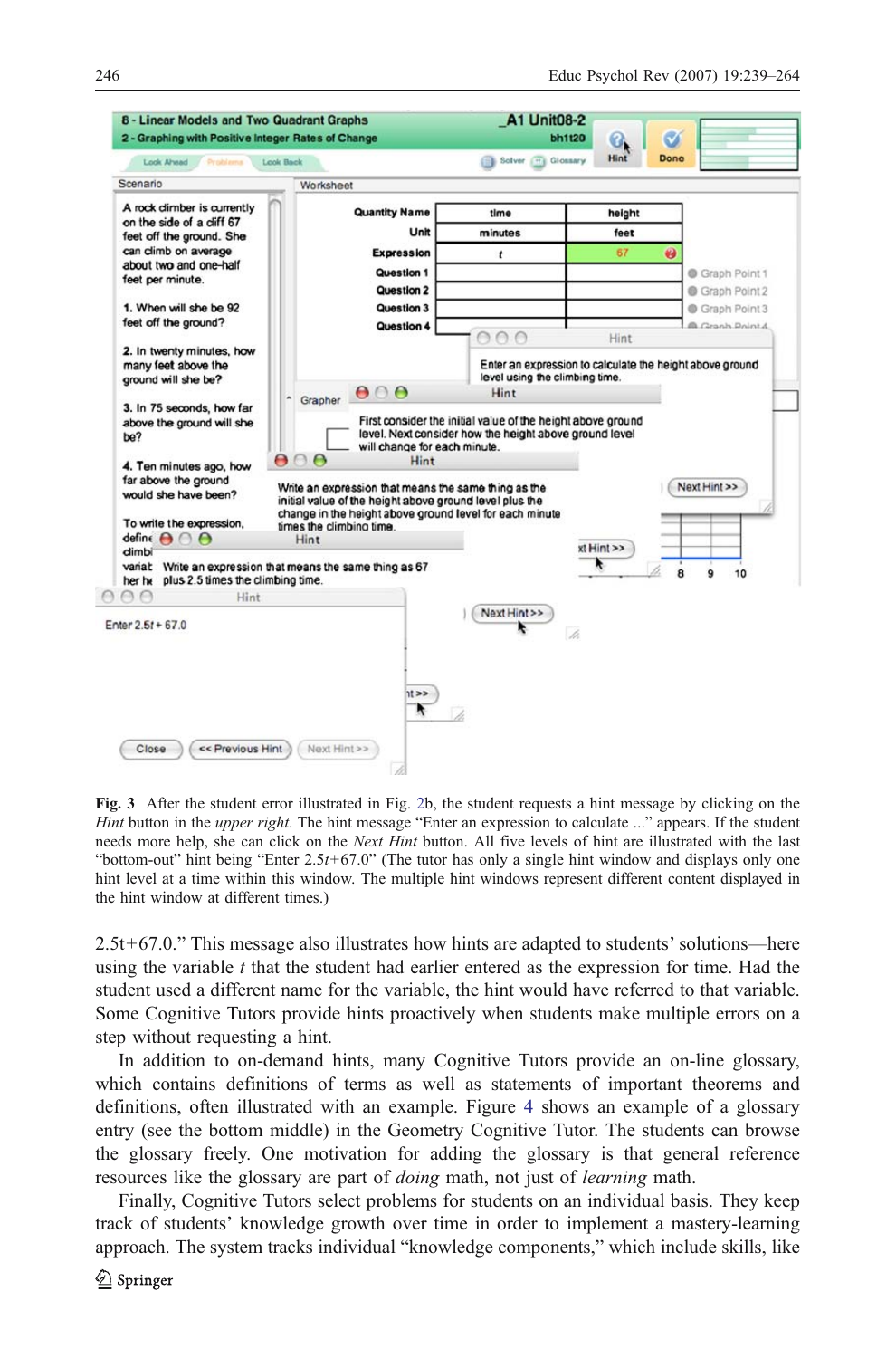<span id="page-8-0"></span>

Fig. 4 Support for self-explanation in the Geometry Cognitive Tutor. In problem scenarios such as the one shown at the *top left*, students compute angle measures and explain their answers, with feedback from the tutor, in the worksheet at the *top right*. To explain each step, they enter the name of a geometry theorem or definition that was applied. They can either type the name or select it from the tutor's glossary of geometry knowledge, shown at the bottom. In the example shown above, the student entered "triangle sum" as the reason for one of their steps. After the tutor's feedback indicates that the explanation is wrong (by means of an exclamation mark and red font), a hint from the tutor (shown at the student's request in the window just below the worksheet) reveals the correct reason

knowing how to express a linear function in algebraic symbols, and concepts, like the slope of a function. For each knowledge component targeted in the instruction, the tutor maintains an estimate of the probability that an individual student has learned that knowledge component, based on the student's performance on the assigned problems. The tutor uses the probability estimates to select problems on an individual basis. After a student completes the required problems within any given curriculum section, the tutor selects problems that involve knowledge components that the student has not mastered yet, meaning that its probability estimate is below a pre-defined threshold, typically set to 0.95. When all targeted knowledge components in the given curriculum section are mastered, the student is promoted to the next section. The tutor keeps the student informed about its assessment of their knowledge, displaying the estimates as a set of "skill bars" (see top right in Fig. [1](#page-5-0)). Knowledge components that are mastered are ticked off in the skill bars pane and displayed in gold. The skill bars provide students with an up-to-date measure of their progress through the tutor's problem set. Students can click on the small skill bar panel to see an enlarged version that contains a brief descriptive phrase for each knowledge component.

Cognitive Tutors are grounded in the ACT-R theory of cognition (Anderson [1993](#page-22-0)). They were created partly as an effort to test key tenets of this theory. One of those tenets is that a complex cognitive domain can be understood in terms of small knowledge components called production rules that are learned independently of each other. Thus, each Cognitive Tutor has a production rule model that explicitly represents the target competence that the tutor is meant to help students acquire. The production rules are fine-grained condition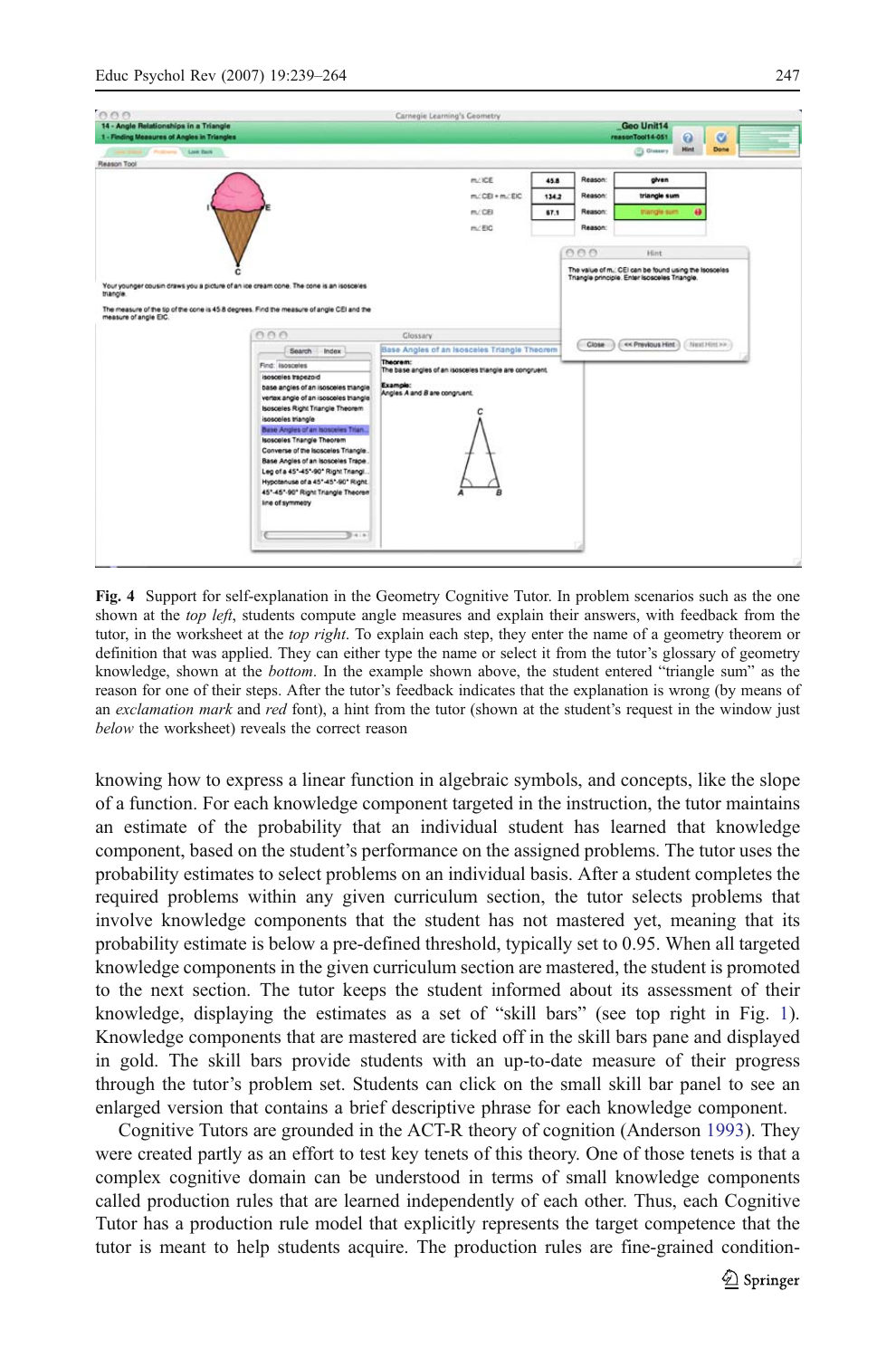action pairs that tie particular actions (such as writing out an intermediate result or final answer) or subgoals to particular higher-level goals and context features. A model for a complex domain like solving linear equations would typically contain several hundreds of production rules, depending somewhat on the grain size with which knowledge components are modeled (e.g., Koedinger and Corbett [2006](#page-23-0)).

The production rule model provides the domain intelligence, that is the tutoring system's knowledge of algebra or geometry. The model enables the tutor to solve the same class of problems that it asks students to solve. The tutoring intelligence comes from two algorithms called model tracing and knowledge tracing. *Model tracing* uses the model to interpret each student action and to follow students' different strategies as they work through problem scenarios. The results of model tracing are used to provide students with correctness and error feedback and to individualize instructional advice to each student's particular reasoning steps or chosen strategy. An algorithm called knowledge tracing is used to estimate how well an individual student has mastered each key production rule. The results of knowledge tracing are used to determine (a) the selection of problems relevant to individual student needs and (b) when the student has mastered the all the knowledge components, the concepts and skills, in a curriculum unit.

Evidence in support of ACT-R's notion of the production rule as the unit of procedural knowledge comes from research that involves Cognitive Tutors (Anderson [1993;](#page-22-0) Anderson et al. [1995\)](#page-22-0). In particular, a production rule analysis was key in accounting for "learning curve" data generated from logs of students' interactions with the Cognitive Tutor for LISP programming. Without using production rules to guide analysis, these data do not yield a smooth learning curve, that is, there is not a systematic decline in student error rate on successive actions they perform in solving problems. However, when those actions are categorized in terms of the corresponding production rules, a smooth learning curve is revealed consistent with the overall improvement seen from pre-test to post-test. Error rate does not go down in the generic curve because students are not learning "programming" as a large-grain general skill, but in smaller production-rule-sized components. Later problems in a curriculum require new ideas or production rules and students initially struggle with these new production rules (error rate goes up). Students later show successive improvement (error rate goes down) on actions involving the same production rules. These patterns provide evidence that learning occurs at a grain size about the size of a production rule. Ohlsson and Mitrovic ([2006\)](#page-24-0) have also applied this approach of using smooth learning curves as a empirical method to zero in on the grain size of knowledge acquisition. They used "constraints" instead of production rules as their unit of analysis, but the same pattern emerges. Debates about knowledge representation aside, the key point is that the knowledge components that students acquire, whether production rules, constraints, skills, or concepts, are quite specific and differentiated.

#### Algorithms that support interactivity in cognitive tutors

The model-tracing algorithm evaluates the correctness of each student attempt at solving a step by comparing the student's step to the possible steps that the cognitive model would take in the same situation. If the action taken by the student is among these actions, the tutor provides implicit positive feedback, and the student is assumed to have used the production rules that were used by the model to produce the given action. If a student action corresponds to a production rule that models incorrect behavior, the tutor provides negative feedback and presents an error feedback message associated with the corresponding production rule (see Fig. [2](#page-6-0)b, c). If the student action does not correspond to any production,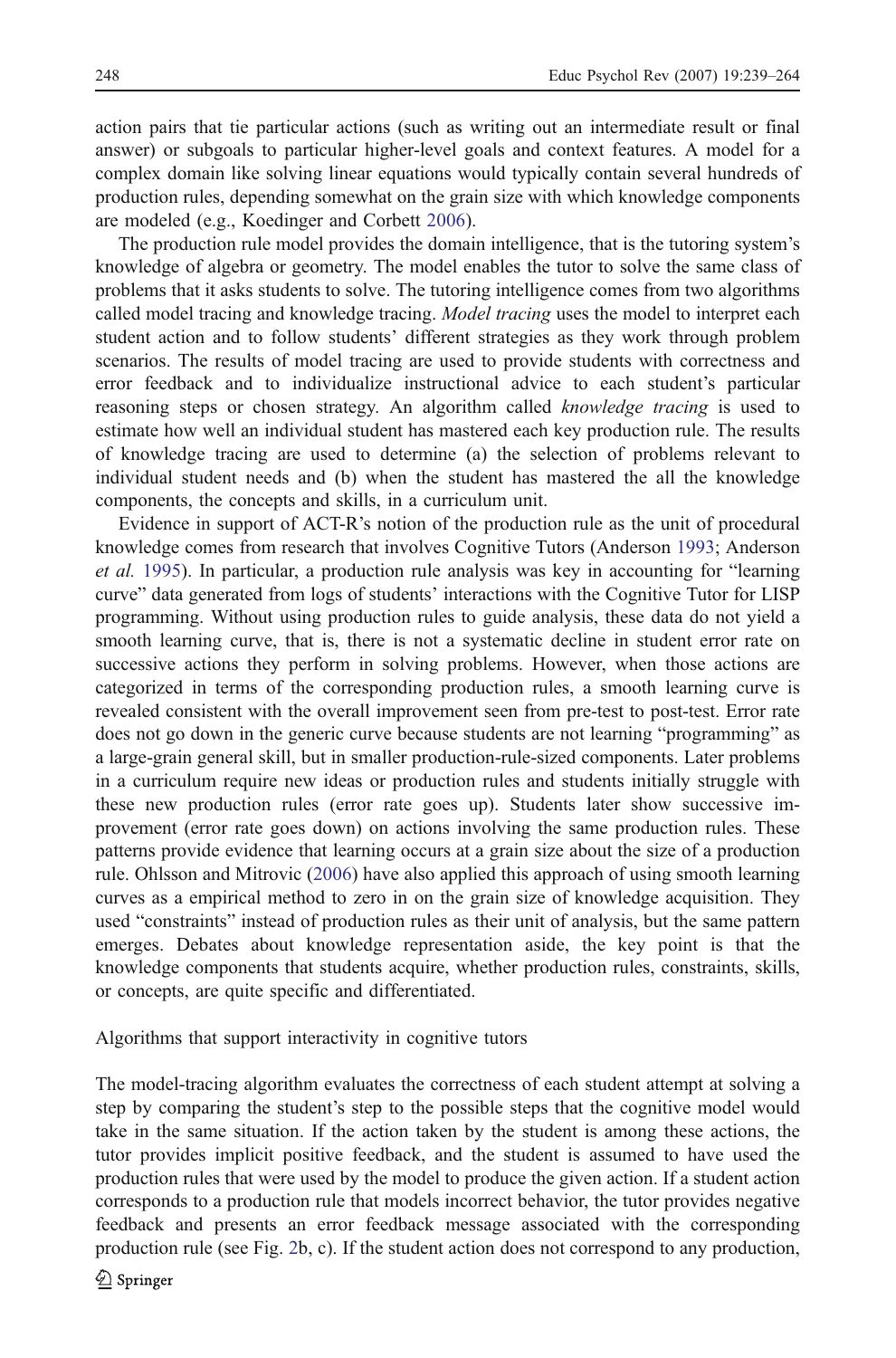the tutor provides negative feedback without further explanation. The model-tracing algorithm is used in a similar manner to provide hints upon a student's request. When the student requests a hint, the tutor selects one of the productions that could apply to generate a next step at this point. A hint template attached to this production is filled in with problemspecific information and then presented to the student. Variants of this model-tracing technique are used in a number of other intelligent tutoring systems, for example, the Andes tutor for physics (VanLehn et al. [2005](#page-25-0)) and the SlideTutor for interpreting diagnostic images related to skin diseases (Crowley et al. [2005](#page-23-0); Crowley and Medvedeva [2006\)](#page-23-0).

A second major algorithm, knowledge tracing, maintains estimates of the probability that the student knows each knowledge component in the model, represented by a key production rule (Corbett and Anderson [1995](#page-23-0)). The knowledge tracer uses information provided by the model-tracing algorithm: when the student action is correct, the production rules involved in that correct action; when the student action is incorrect, those that *should* have been used. For each step in a problem, the estimates of the relevant knowledge components are updated (i.e., the production rules determined by the model-tracing algorithm), contingent upon whether the student performed the step correctly on her first attempt or whether she made an error or requested a hint. The updating procedure is based on a simple Bayesian formula, which assumes that the student is in one of two states with respect to a given production rule: the student either knows the rule or not. The Bayesian formula expresses the probability that the student knows the knowledge component as a function of three parameters, assumed to be fixed: (a) a probability that a student learns the knowledge component as a result of encountering it (once) in any given tutor problem, (b) a probability of guessing right even when the knowledge component is not mastered, and (c) a probability of not getting the step right even if the knowledge component is mastered. The knowledge-tracing procedure enables the tutor to determine when a student is ready to move on to the next curriculum unit and, before that, to select problems that give students more practice and instruction on un-mastered knowledge components.

#### Characterizing the interactive elements of cognitive tutors

It is informative to compare Cognitive Tutors to various alternatives, along the dimensions displayed in Table [1](#page-2-0). We would place Cognitive Tutors squarely in the Interactive column we stress that the table in spite of its "discrete" character really represents a continuum. With respect to the implicit/explicit dimension, some features may be considered implicit learning (e.g., yes/no feedback), others exemplify a more explicit instructional approach (e.g., principle-based hints). Along the interactivity dimension, it may be clear that Cognitive Tutors are significantly more interactive than alternatives such as having students solve textbook problems as homework, or having them solve problems with the help of typical computer-assisted instruction (Eberts [1997\)](#page-23-0). A student who solves problems at the end of a textbook chapter receives feedback only after the teacher has graded the solutions, a day later. Since there is feedback, the instruction is Interactive, but it is low on the interactivity scale. Typical CAI systems are more interactive: they offer feedback at the end of each problem. In addition to indicating whether an overall problem solution is correct, they may provide short explanations with respect to certain anticipated wrong answers. Cognitive Tutors are even more interactive. Compared to these alternatives, the assistance provided by Cognitive Tutors is more frequent, often more detailed, and more explicit. Cognitive Tutors offer feedback on problem steps, not just final solutions. Further, they offer solutionspecific step-by-step hints and adaptive problem selection. These differences in interactivity are sometimes analyzed in terms of nested (instructional) loops (VanLehn [2006\)](#page-25-0).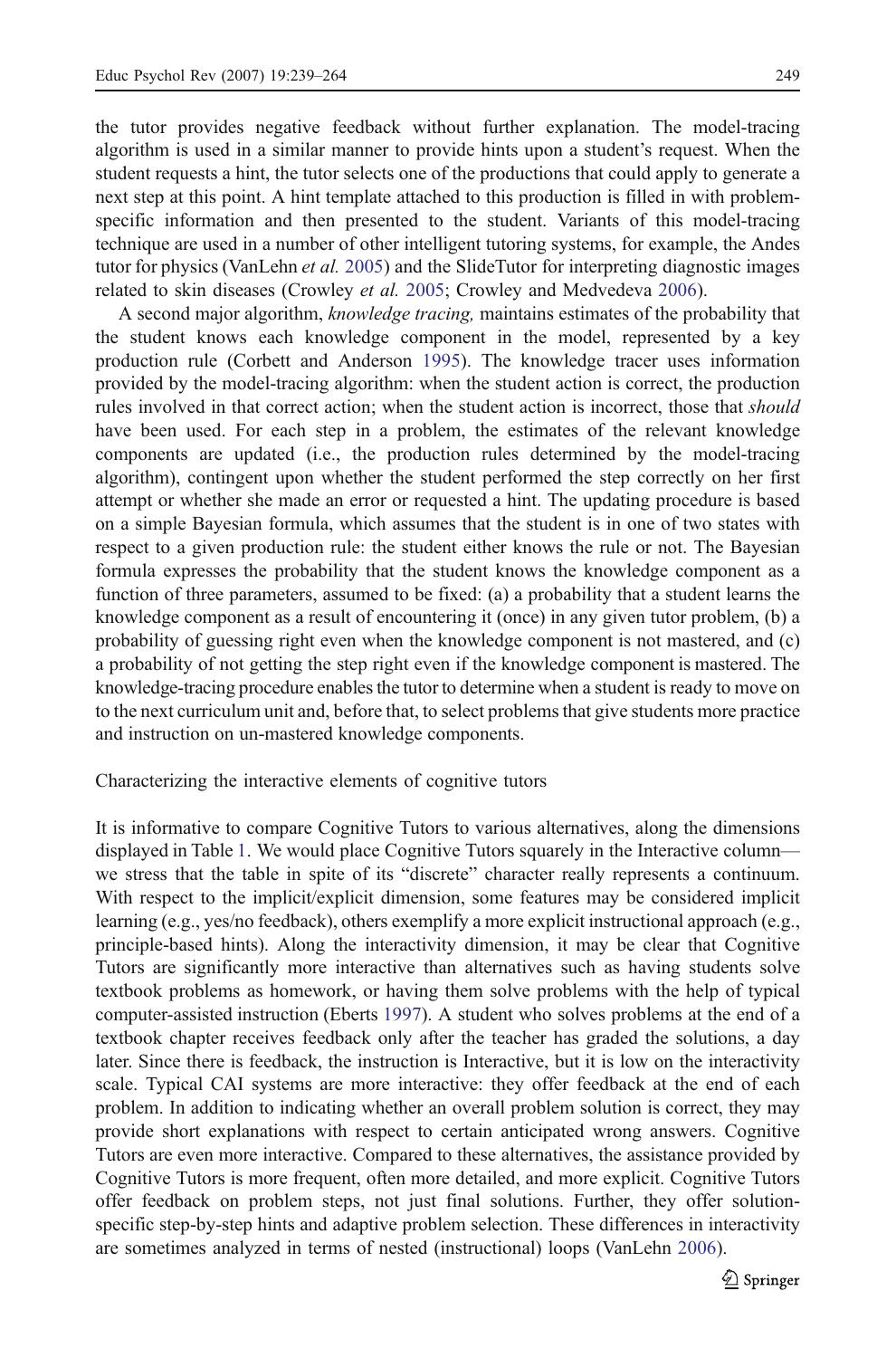Compared to a skilled human tutor, often thought to be the most effective form of instruction (Bloom [1984\)](#page-23-0), Cognitive Tutors are close in their level of interactivity. They have much in common with the way human tutors support students as they work through problems (Merrill *et al.* [1992\)](#page-24-0), even if human tutors are capable of more flexible dialogue with students and may have a wider range of instructional and motivational strategies than Cognitive Tutors do (Lepper and Malone [1987\)](#page-23-0).

Related to the framework outlined in the introduction, it is interesting to consider how Cognitive Tutors balance the giving and withholding of information. At first blush, it may seem that Cognitive Tutors are heavy "information givers." They provide yes/no feedback after each attempt by a student at solving a step, sometimes accompanied by an error feedback message. They also provide detailed solution-specific hints for each step. However, Cognitive Tutors also withhold a considerable amount of information: First, these systems present problems, not worked-out examples. It is up to the student to generate the solution steps. Second, hints are given mainly at the student's request, and far less often, at the tutor's initiative. Within hint sequences, information is revealed gradually, with subsequent hint levels being displayed only when the student requests more information. Also, there is an incentive for students not to ask for hints before their first attempt at solving a step, namely, that such hint requests typically cause the tutor to revise its estimate of their knowledge component mastery in the downward direction. Third, even when yes/no feedback is provided, information is being withheld: the feedback does not give the answer, for example. This combination of features was thought to balance the benefits of information giving and withholding in a reasonable way—see related discussion by Anderson ([1993](#page-22-0)) and a summary by Aleven et al. [\(2003\)](#page-22-0).

The separate elements of this strategy are consistent to varying degrees with the ACT-R theory, which has served as both a guide to Cognitive Tutor design and as a target for insights from tutor experiments that have led to revisions in the theory. Learning by doing (i.e., by solving problems) is a key tenet of the ACT-R theory (Anderson [1993](#page-22-0); Anderson and Lebiere [1998\)](#page-22-0), which claims that production rules are acquired and strengthened through use in problem solving and reasoning. In designing the Cognitive Tutor feedback strategy, an overriding concern was to minimize floundering on the part of students. Under the ACT-R theory, learning occurs when production rules are applied successfully in the course of problem solving. Allowing students to spend extended time to pursue incorrect paths does not contribute to this process and thus can waste valuable learning time (see Anderson et al. [1995\)](#page-22-0). To keep students focused on successful learning experiences, Cognitive Tutors provide feedback immediately whenever a student makes an error in attempting to apply a targeted knowledge component.

Since hints are given mostly at the student's request, Cognitive Tutors rely on students to find a good balance between the provision and withholding of explanatory information (as opposed to yes/no feedback on the correctness of their solution steps). It was thought that students would be in a better position than the tutor to judge when they could benefit from more explicit information than that contained in the tutor feedback. For example, after an error, it may be difficult for the tutor to judge whether the error is the result of a fundamental difficulty or is simply a slip. A student may be in a better position to make that judgment.

## Empirical Support for Interactivity in Cognitive Tutors

Two strands of empirical evidence support the interactive features found in Cognitive Tutors: studies focused on the overall effectiveness of the tutors and the curricula of which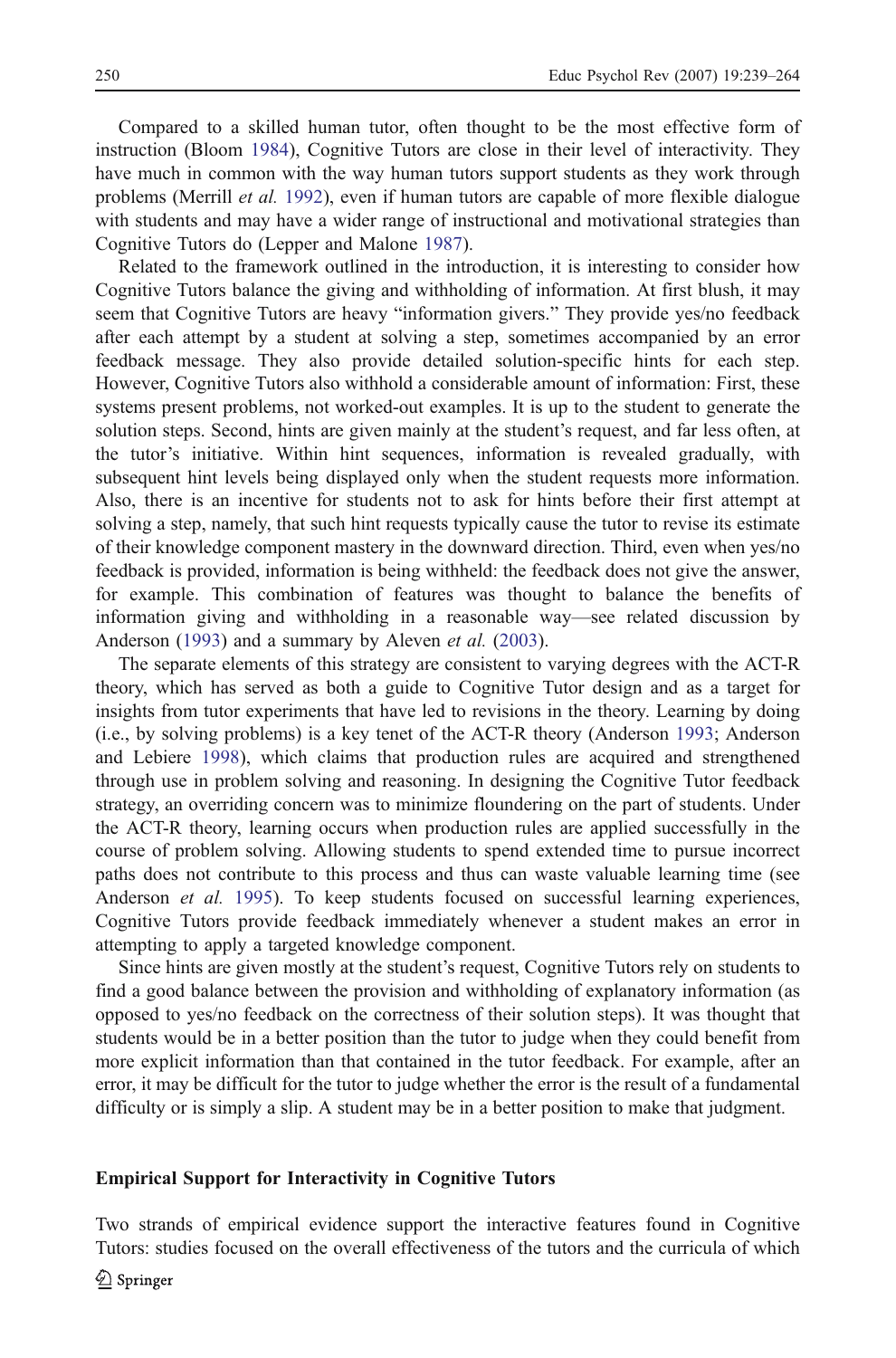they are part, and studies focused on the effect of individual elements of interactivity. Together, these studies make a strong case that Cognitive Tutors are highly effective and that many interactive elements contribute to their overall effectiveness. Other relevant research on related issues comes from the older computer-aided instruction tradition, which has yielded similar conclusions and open questions (Eberts [1997;](#page-23-0) Kluger and DeNisi [1996](#page-23-0)). We re-interpret the studies focused on individual interactive elements as investigating where the balance between information giving and information withholding should lie, within a context of problem-solving practice. By doing so we take a modest first step toward theory formation around this issue.

#### Overall effectiveness

Evaluations of the overall effectiveness of Cognitive Tutors show significant advantages over common learning environments that do not involve computer tutors, such as mathematics classroom instruction or a traditional programming environment for Lisp. An early study of the Geometry Proof Tutor (a pre-cursor of the Geometry Cognitive Tutor shown in Fig. [4](#page-8-0)) in classrooms, showed large learning gains, due to the tutor, and showed that students who had worked with this tutor scored about one standard deviation better than students taught by the same teacher who did not work with the tutor (Anderson *et al.*) [1995\)](#page-22-0). The benefit was not observed for students working with the tutor in pairs, indicating that the tutors support individual learning more effectively than collaborative learning. Further, early studies involving the Lisp Tutor showed 30–43% higher learning gains and 30–64% more efficient learning, compared to working in a standard Lisp programming environment (Anderson *et al.* [1995\)](#page-22-0).

A number of studies have evaluated the effectiveness of the complete Cognitive Tutor Algebra course. This year-long course combines text materials and classroom activities, which students typically use for 3 days a week, and the Algebra Cognitive Tutor, which they typically use 2 days a week. In studies in Pittsburgh and Milwaukee, students in the Algebra Cognitive Tutor curriculum were compared to students in a standard algebra curriculum (Koedinger *et al.* [1997\)](#page-23-0). Students in the Cognitive Tutor curriculum scored 15– 25% higher on items taken from standardized tests and 50–100% higher on test items that involved problem solving and the use of representations. A number of subsequent studies, some of which were conducted by third parties, confirmed the advantages of the Cognitive Tutor curriculum (Morgan and Ritter [2002](#page-24-0); Plano [2004;](#page-24-0) Sarkis [2004](#page-24-0); Shneyderman [2001](#page-24-0)). In a number of these studies, the effect was particularly pronounced for special education students, non-native speakers of English, and low-income students (Plano [2004](#page-24-0); Sarkis [2004\)](#page-24-0). See also [http://www.carnegielearning.com/approach\\_research\\_reports.cfm](http://www.carnegielearning.com/approach_research_reports.cfm). Data collected in the Pittsburgh School District show that students taking a three-course sequence of Cognitive Tutor Algebra, Geometry, and Algebra II, did 30% better on TIMMS test items and 227% better on a task involving real-world problem solving than did students in a comparable school who took traditional courses. Finally, evaluations of the Cognitive Tutor curricula for middle-school math also indicate that students learn better with the Cognitive Tutor math curricula than with other curricula (Koedinger [2002\)](#page-23-0).

The studies discussed above provide evidence of the overall effectiveness of Cognitive Tutors curricula, compared to other forms of instruction. They however do not show that it is the tutors' interactivity per se that causes the effect, given that there were a number of additional differences between the Cognitive Tutor curricula and the comparison curricula. In the next section we discuss a number of studies focused on individual elements of interactivity that do allow for tighter causal attributions.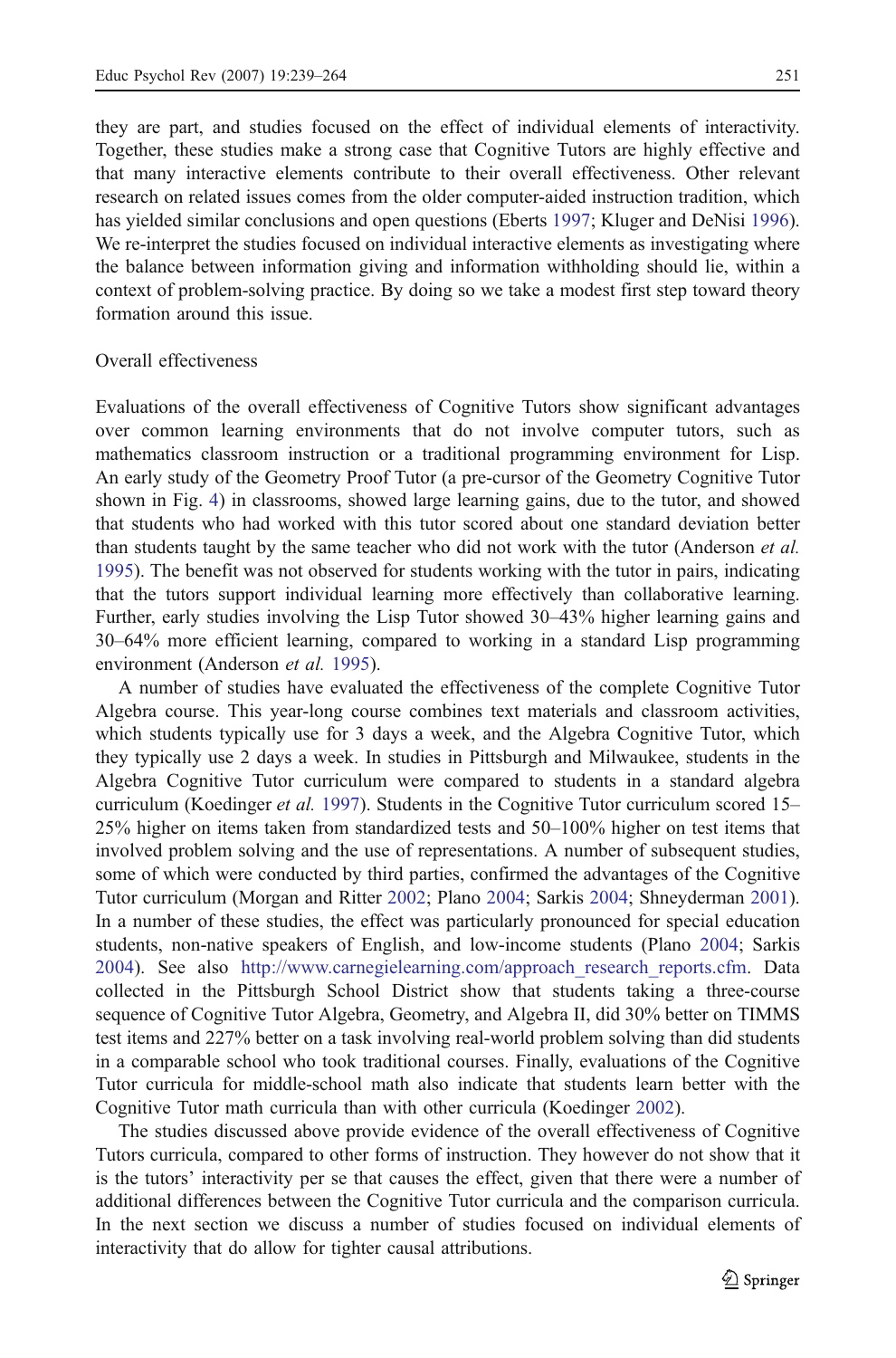Interactivity 1: immediate yes/no feedback

Although we have argued that good instruction should find an appropriate balance between the giving and withholding of information, there is not as yet a strong theoretical basis for predicting where the balance should lie—currently, finding the right balance is an empirical question. Let us consider where the balance should lie immediately following a student's attempt at solving a step in a tutor problem.

As mentioned, in designing the Cognitive Tutors' feedback strategy, an overriding concern was to minimize students' floundering in an attempt to detect and fix errors, for which the ACT-R theory predicts no benefit. Therefore, Cognitive Tutors inform students of the correctness of solution steps as soon as students enter them. One might wonder, however, whether it would not be better to allow potential advantages of information withholding to occur after students enter solution steps, for example by delaying the feedback until it is clear that the student is not going to repair any errors they may have made.

A study by Corbett and Anderson [\(1995](#page-23-0)), however, provided no support for the effectiveness of information withholding via simple forms of delayed feedback. Using the Lisp tutor, they compared four feedback conditions: immediate feedback (where feedback is given immediately following a student's attempt at solving a step, as in the regular Cognitive Tutor), flag feedback (where the tutor flags errors but provides no feedback messages until the student asks for them), on demand feedback (where errors are not flagged until the student requests feedback), and no feedback (where feedback is given only at the end of each programming exercise). They found that the three feedback conditions led to better and faster learning compared to the no feedback condition. There was no difference in the learning results between the three feedback conditions, but there was a difference in the amount of time spent to complete a fixed set of problems. The students in the immediate feedback condition did so the fastest, about three times faster than the students in the no feedback condition. Somewhat surprisingly, the students in the demand feedback condition did not request feedback very often. In 90% of the programming exercises, they did not ask for feedback until they had reached a preliminary solution.

This result provides strong experimental support for one of the key interactive features of Cognitive Tutors, namely, the immediate provision of yes/no feedback after student problem-solving steps. Withholding of this information was shown to be counterproductive. On the other hand, the study result does leave open the possibility that a different method of timing yes/no feedback is more successful. A study addressing this issue is described in a later section of the paper.

## Interactivity 2: feedback content

If it is fruitful to provide yes/no feedback after problem-solving steps, how about providing even more information? For example, the tutor could provide explanatory feedback, in addition to yes/no feedback, in an effort to make the learning process more "explicit" or to reduce floundering. But what kinds of explanations are most helpful in this regard?

A study by McKendree ([1990\)](#page-24-0) varied the feedback content in the Geometry Proof Tutor along two dimensions, which were crossed in a  $2 \times 2$  design: whether the feedback included goal information (i.e., pointed out the subgoal that the student should be pursuing, if they made a wrong choice) and whether it included condition violation information (i.e., pointed out an error in the way the student applied a chosen geometry theorem or definition). She found that feedback with explanatory content supports performance and learning better than yes/no feedback. The difference was statistically significant for the post-test error rate and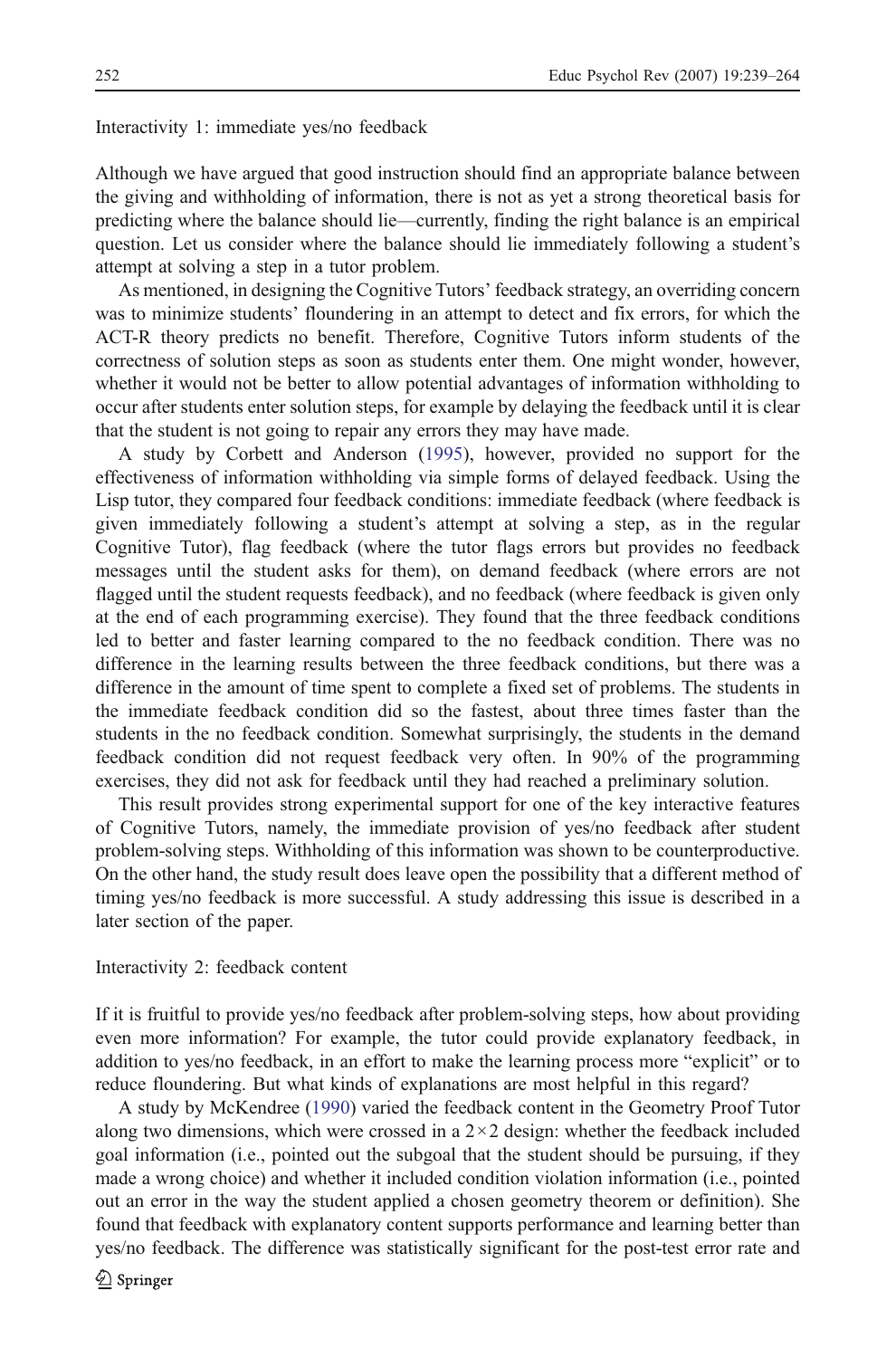marginally significant for the error rate during training. She found also that students who received explanatory feedback were more likely to correct their errors on subsequent attempts than did students who only received yes/no feedback. The advantages were strongest in the groups who received feedback on goals.

A likely interpretation of the result is that the goal statements in the feedback messages helped reduce floundering after errors. The better performance on the post-test suggests perhaps that they also led to a more explicit learning process. (See also Anderson et al. [1995,](#page-22-0) p. 191.) The result of the study suggests further that it is not necessary to be concerned that meaningful feedback after errors is difficult to provide if the tutor does not know the exact nature of the students' difficulties (see the discussion above). Apparently, when a good guess can be made about how to help students proceed with the current problem, it is an effective strategy to provide that information. Different information may be helpful in different domains. For example, in solving algebraic equations, it may be helpful to provide goal information, but not in a situation where the next goal to work on is obvious (e.g., in a worksheet-style interface). The broader conclusion however is that giving more information after problem-solving errors than just yes/no feedback is helpful, in particular if that information helps to reduce floundering or make learning more explicit.

#### Interactivity 3: hint content and timing

In contrast to feedback messages, which are given in reaction to a student's previous attempt at a problem-solving step, tutor hints provide information about the next step a student may perform. Two questions about the current Cognitive Tutor approach to providing hints are relevant: (1) are hints containing principle-based explanations effective in supporting learning beyond hints that simply provide the next step? and (2) is it better to provide hints on demand only (a kind of information withholding) or also for the tutor to proactively provide hints? Although these questions have not been fully answered yet by empirical studies, the tentative answer to the first question appears to be yes, and to the second question appears to be no.

Anderson et al. [\(1989\)](#page-22-0) conducted a study in which they evaluated the effect of the tutor's mastery learning method and of explanatory content in both the tutor's hints and its feedback messages. They compared the regular Lisp Tutor, which provides explanatory content in its hints and in some of its error feedback messages, with a version that simply told students they were wrong when they made errors, or gave them the correct answer when they requested a hint. They found that explanatory messages help students learn faster, but not better. They speculated that the students in the no explanations condition, after seeing the answers provided by the system, were able to generate their own explanations of the answers, but that it took extra time to do so.

Together, these studies provide suggestive evidence (albeit not decisive evidence) that the content of on-demand hints can have an effect on students learning results. Aleven *et al.* ([2003\)](#page-22-0) provide a review of similar results including studies by Schworm and Renkl ([2002\)](#page-24-0) that showed that on-demand hints lead to better learning in a system for example studying.

Given that principle-based explanations are effective, how can we make sure that students get them when they need them? As mentioned, Cognitive Tutors give hints primarily at the student's request. Thus, it is the student (and not the system) who works toward achieving an effective balance between information received and information generated. It was thought that students would be better at doing so than computer tutors. The evidence is mounting, however, that students are not good at seeking assistance or information at the right time. The evidence stems both from middle-school to high-school students (e.g., Aleven and Koedinger [2000a;](#page-22-0) Aleven et al. [2006](#page-22-0), [2003;](#page-22-0) Baker et al. [2004](#page-23-0);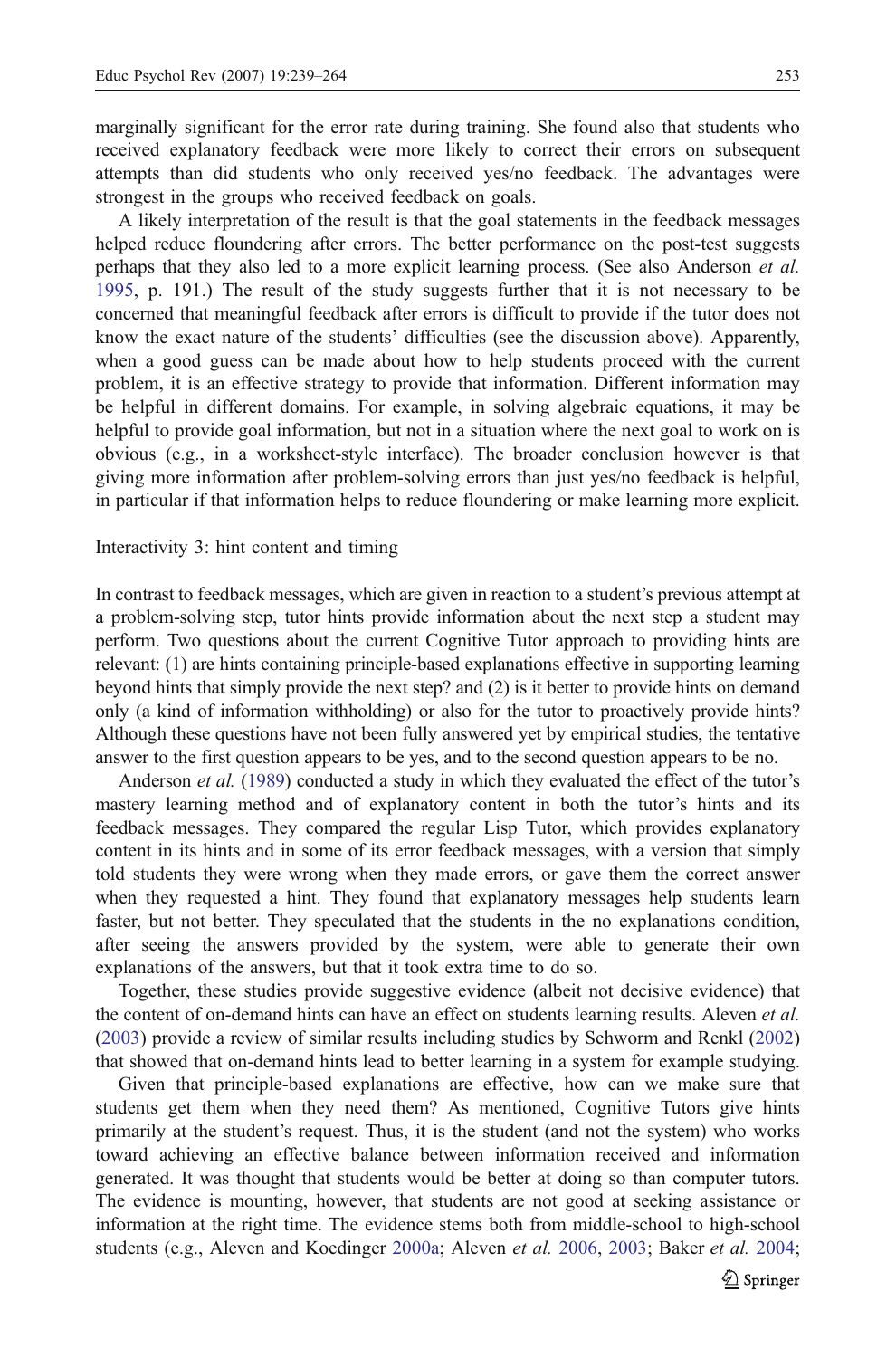Koedinger and Anderson [1993](#page-23-0)). For example, log data from the Geometry tutor indicate that students frequently use bottom-out hints to obtain answers, without reading prior hints that explain why the answer is what it is. Other forms of poor help seeking were quite frequent as well. For example, even after multiple errors on a step, students often do not request help. These results contradict the notion that students may be better able than the system to decide when they can benefit from the tutor's help messages. It is hard for them to request help at the right time, just as it is hard for them, as we saw above, to request feedback at the right time.

There are a number of different ways of thinking about the design implications of these findings. The first is to redesign the tutor so that it achieves a better balance between withholding and providing problem-solving hints, for example by making it provide more information proactively after problem-solving errors. The second is to focus on helping students learn to create a better balance for themselves. For example, the system could provide remedial instruction to mitigate the negative effects of poor help-seeking decisions ("gaming" the system; e.g., Baker *et al.* [2004](#page-23-0)). Alternatively, one could extend the tutor so that it provides tutoring not just with respect to domain-specific knowledge components (e.g., algebra or geometry) but also with respect to students' help-seeking skills (Aleven *et al.* [2006](#page-22-0); Baker *et* al. [2006](#page-23-0); Roll et al. [2006\)](#page-24-0). The aim of this kind of metacognitive instruction is for students to learn to balance, themselves, when to seek information and assistance versus when to try to think on their own. If that ability can be successfully acquired in a domain-general transferable way, it would enable students to do better in learning environments that do not provide a good balance between information-giving and information-withholding. This tough challenge for tutor designers is discussed further below.

#### Interactivity 4: knowledge component assessment and mastery learning

The third main form of interactivity in Cognitive Tutors (see Table [3](#page-5-0)) is the mastery learning method. It represents a form of assistance giving that involves choosing problems for students to solve as opposed to students choosing problems themselves (it is information giving at the metacognitive level). As mentioned, Cognitive Tutors select problems on an individual basis, focusing on knowledge components that the student has not mastered yet, until sufficient evidence has accumulated that the student masters all knowledge components targeted in a given curriculum section. Three studies provide evidence of the effectiveness of the tutor's mastery learning method, suggesting that information providing at the meta-cognitive level is a good thing to do.

Mastery learning is of course not new with Cognitive Tutors (e.g., Bloom [1984](#page-23-0); Guskey [1987](#page-23-0)), although its implementation in Cognitive Tutors is different from most other implementations in that students' mastery is evaluated on an individual basis and with respect to detailed knowledge components (Anderson *et al.* [1995\)](#page-22-0). Thus, the main question addressed in the studies of mastery learning in Cognitive Tutors is whether individual mastery learning focused on production rules as the units of learning is successful, and whether the tutor's particular implementation of this idea is adequate. Specifically, whether the model-tracing and knowledge-tracing algorithms working in tandem assess a student's skill accurately and whether the tutor's problem selection algorithm selects appropriately difficult problems.

Two early studies involving the Lisp Cognitive Tutor showed that the tutor's mastery learning method leads to improved learning (Anderson et al. [1989](#page-22-0); Corbett and Anderson [1995\)](#page-23-0). In these studies, a version of the tutor with the mastery learning approach was compared against a version that assigned a fixed set of tutor problems to all students, regardless of their performance. The students in the mastery condition had significantly higher learning gains, confirming that the tutor was successful in assigning extra problems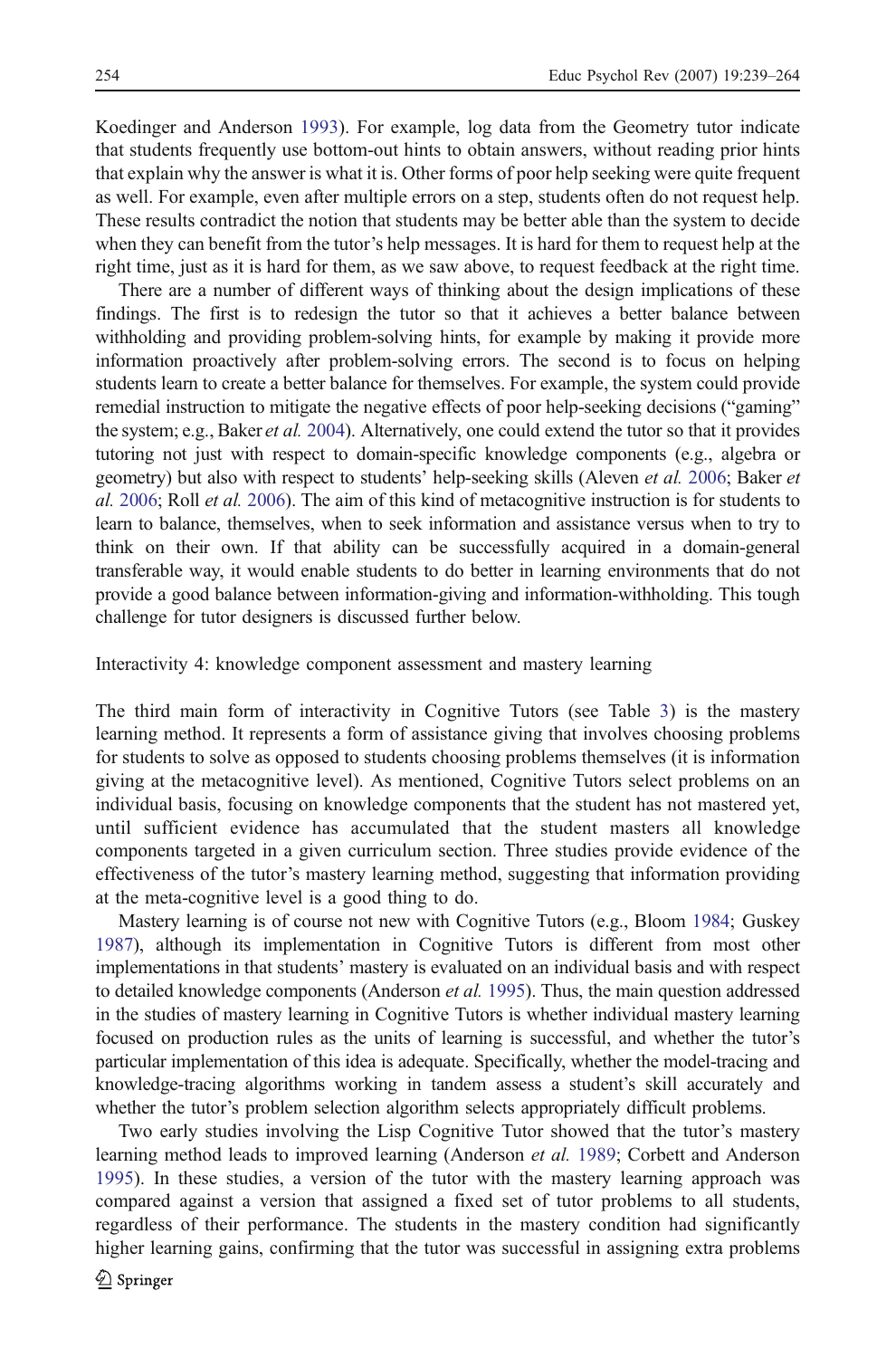that were not redundant with what the students knew already. A third study took into account the time that students spent. The study showed that the mastery approach leads to large learning gains at the cost of only very little extra time spent (Corbett [2001](#page-23-0)). An interesting finding from this study is that the students in the mastery learning condition solve many more problems, but spend almost no extra time.

The three studies described above provided ample evidence that the mastery-learning mechanism is an effective way of improving student learning, without great cost in terms of time spent. Thus, they indicate that information giving at the meta-cognitive level can be effective. As a practical matter, the mastery learning method is a valuable addition to Cognitive Tutor technology. It is used in both the Algebra and Geometry Cognitive Tutors (see Figs. [1](#page-5-0) and [4\)](#page-8-0). In addition to supporting individualized problem selection, the mastery learning mechanism helps provide students with a goal to work for, namely, to get their skill bars ticked off by the tutor. Also, the mastery-level criterion discourages a "gaming" strategy by which students repeatedly ask for hints until the next problem-solving step is revealed to them. Under the mastery-level criterion, this strategy yields short-term success only. It helps in getting through the problem at hand, but it will lead the tutor to assign more problems later on. Students typically are aware of that fact, although that does not always stop them from using this strategy. It remains an open question for future experimentation whether displaying the skill bars provides motivational and learning benefits above and beyond the benefits of knowledge tracing for problem selection and pacing.

## Implications

The studies presented above provide strong evidence for the effectiveness of Cognitive Tutors over other forms of instruction, including typical classroom instruction. They also support the main interactive features listed in Table [3](#page-5-0) (yes/no feedback, on-demand hints, and mastery learning). With respect to the information giving/withholding dimension, the results of the studies on yes/no feedback, feedback content, and hint timing consistently indicate that giving information after a problem-solving step is better than withholding it. This conclusion should not be interpreted as sweeping support for information giving in general, because it is important to recall that these strategies were evaluated in a context in which students were engaged in active problem solving, which is an important kind of information/assistance withholding. Instead, these techniques for tutored problem solving provide a particular approach to effective balancing of giving and withholding. The Corbett et al. study showed that immediate yes/no feedback is better than no feedback or delayed feedback. The McKendree study showed that explanatory error feedback is better than just yes/no feedback. Finally, the study on hint use confirms that on-demand hints are often not used as intended by students. Generalizing beyond the specifics of the studies, it seems implied that within a context of tutored problem solving, information should be withheld very sparingly and that subsequent research on improving tutored problem solving may be more successful if it focuses on methods to give more information rather than methods to withhold it.

## Enhancing Cognitive Tutors: What Does and Does Not Work

Should worked examples be added to cognitive tutors?

Given numerous laboratory results showing benefits of alternating worked examples with problem solving over problem solving alone (Atkinson et al. [2000;](#page-22-0) Renkl [2002;](#page-24-0) Sweller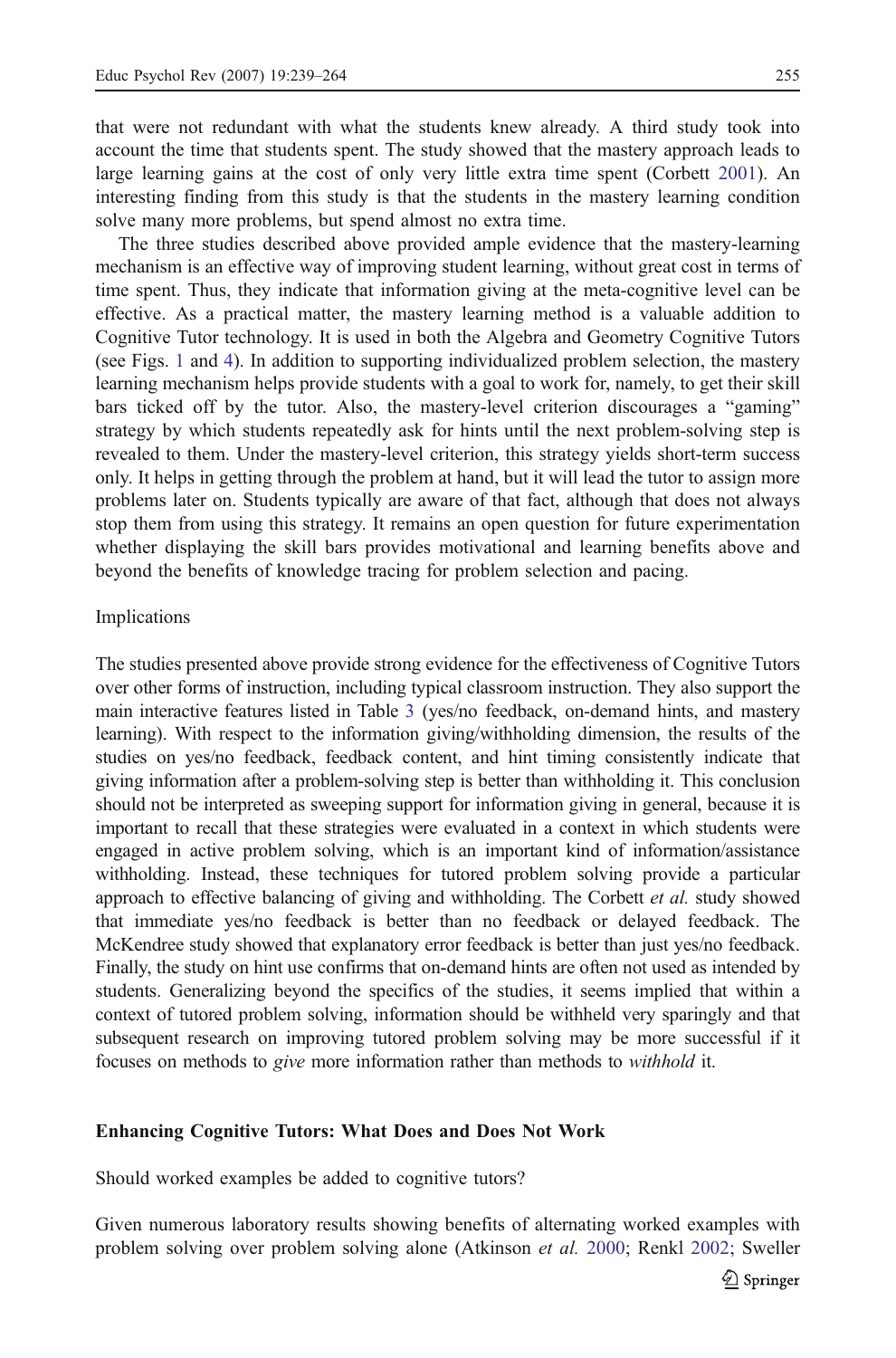and Cooper [1985](#page-24-0); Trafton and Reiser [1993;](#page-25-0) Zhu and Simon [1987](#page-25-0)), we began to wonder whether Cognitive Tutors, which have students performing problem solving, might be enhanced by adding worked examples. Mathan ([2003\)](#page-23-0) began investigating the addition of worked examples within a Cognitive Tutor for Excel Programming.<sup>2</sup> Given the passive nature of worked examples (cell 4 in Table [1](#page-2-0), passive/implicit), Mathan ([2003\)](#page-23-0) decided to create a more active form of worked example whereby students were told the steps to perform, but were required to answer questions about reasoning toward these steps and perform the steps themselves. These "walkthroughs," as Mathan ([2003\)](#page-23-0) called them, require activity on the students' part and included feedback. They thus belong in the interactive column of Table [1](#page-2-0). He found increased learning due to walkthroughs in two of four comparisons and no difference in the other two. The results suggest benefits of adding such interactive worked examples to Cognitive Tutors in certain situations. However, they were not a necessary part of the conditions that achieved the best results in Mathan's ([2003\)](#page-23-0) studies (discussed further below).

In a more direct adaptation of successful laboratory results on worked examples, McLaren et al. [\(2006](#page-24-0)) inserted worked examples between tutored problems in a Cognitive Tutor for chemistry. In contrast to numerous prior studies, they found no benefit for the addition of these worked examples. Students in the problem-solving condition learned just as much as those in the interspersed worked-example and problem-solving condition. This result was replicated with both college and high school students and thus, appears to not be a consequence of an "expertise-reversal effect" whereby the benefits of examples fade and reverse as students develop expertise (Kalyuga *et al.* [2001\)](#page-23-0). It appears the key difference is that in prior studies, the problem-solving or practice activities did not involve regular feedback (they are active, but not interactive), whereas in the study of McLaren et al. ([2006\)](#page-24-0) the problem-solving activity was tutored, that is interactive.

Tables [1](#page-2-0) and [2](#page-3-0) can be used to interpret the difference in the results. In the prior studies, combining worked examples and problem-solving practice (the passive/implicit and active/ implicit cells 4 and 5 in Table [1\)](#page-2-0) improves on problem-solving practice alone (cell 5, active/ implicit) because the combination represents a better mix of information giving (examples) and withholding (practice). Problem-solving practice alone has too many of the costs of information withholding (Table [2\)](#page-3-0)—without having a good sense for what are the correct domain knowledge components (operators, concepts, principles or strategies) students flounder and make too many errors. This interpretation is similar to the "extraneous cognitive load" explanation provided by others (Clark and Mayer [2003](#page-23-0); Paas and Van Merrienboer [1994;](#page-24-0) Sweller [1988](#page-24-0)). However, what is extraneous in this interpretation is not the reasoning needed during problem solving per se, as posited by Sweller [\(1988\)](#page-24-0), but the errors and non-productive search that occur due to lack of available information on correct domain knowledge.

In contrast, in the study of McLaren et al. ([2006\)](#page-24-0) study, worked examples are not added to *unsupported* problem-solving practice, but to *tutored* problem-solving practice. Because the tutored problem-solving practice group (interactive/implicit cell 6 in Table [1\)](#page-2-0) gets feedback on their errors and can request hints if needed, they too have a mix of information/ assistance giving and withholding. Information is withheld while students are successfully

<sup>&</sup>lt;sup>2</sup> This effort was not the first to incorporate examples in Cognitive Tutors as the original LISP tutor had hypercard declarative instruction and examples interspersed with problem-solving practice in the tutor. Use of worked examples in the Cognitive Tutor Algebra course, both in text materials and in the tutor, were discouraged by our collaborating instructors (cf., Koedinger et al. [1997](#page-23-0)) because it was thought that urban students, if they processed the examples at all, would do so shallowly, which would impede deeper conceptual understanding that might better come from classroom discussion and collaborative projects.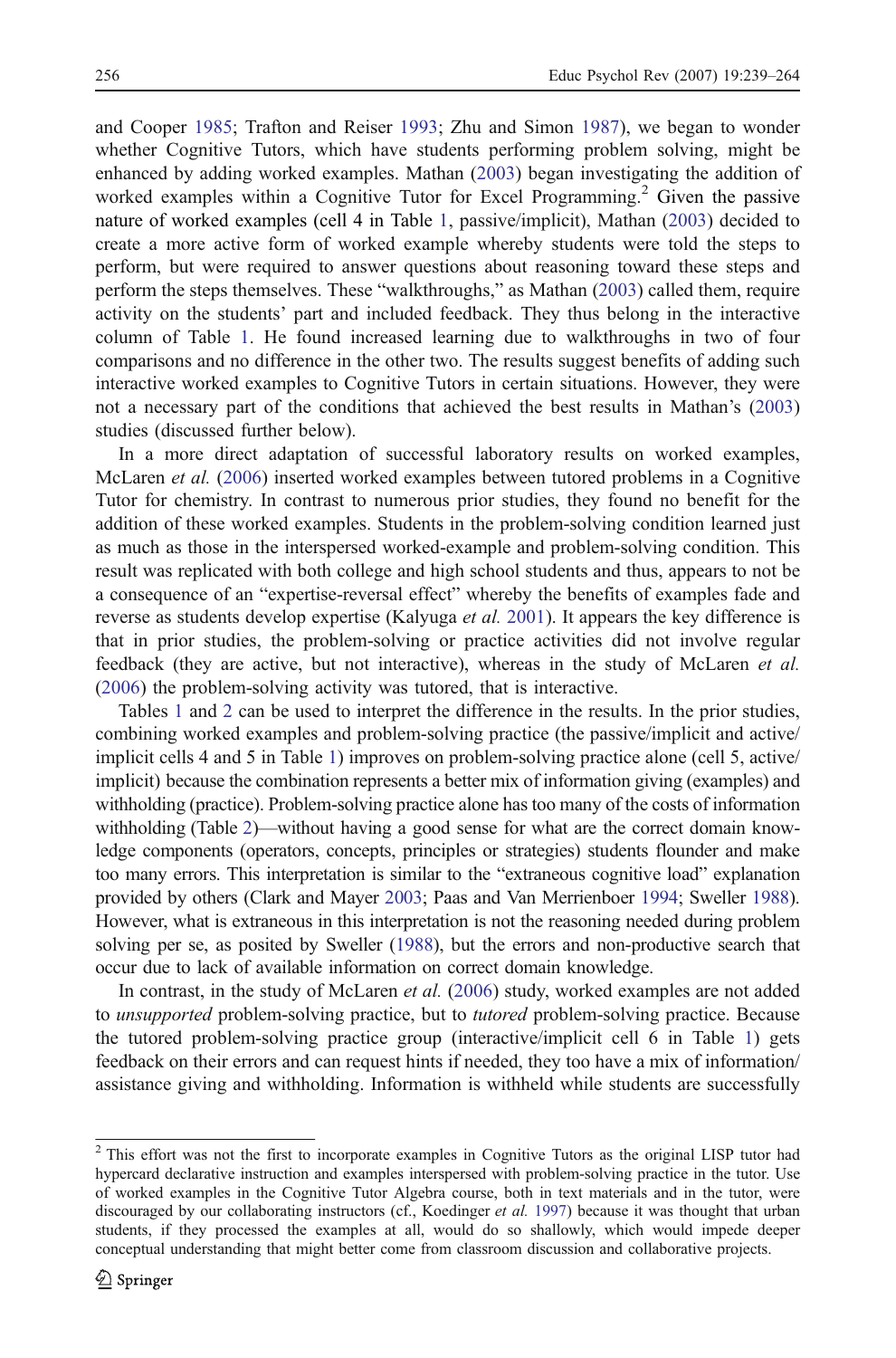engaging in problem solving, but the potential error/floundering cost of withholding is reduced because students are immediately cued when they make errors. Further, the benefits of information giving are present because accurate and timely information is provided, through hints at the students' request (which often follow an error). In the context of tutored practice as opposed to untutored practice, the information-giving benefits of worked examples may essentially be redundant. In essence, the tutor dynamically converts a problem-solving experience into an annotated worked example when the student is having enough trouble such that they request the final "bottom-out" level of hint that tells them what to do next.

To summarize, while untutored problem solving practice may suffer from not enough information giving for beginning learners, interactive tutoring of problem solving may provide sufficient information, in the form of immediate step-based feedback, just when students need it. Relative to tutored problem solving, the information giving in interleaved worked example study may be superfluous in beginning learning and may tip into too much information giving in later learning.

In contrast to the McLaren et al. [\(2006\)](#page-24-0) result, Schwonke et al. ([2007\)](#page-24-0) found a benefit of adding worked examples to the Geometry Cognitive Tutor, but with a twist. To adjust information giving/withholding to learners' growing competence, they implemented a gradual transition from example study to problem solving in the form of "faded" worked examples (Renkl et al. [2004](#page-24-0)). Students first see an example, where answers to all problem steps are given, and then in subsequent examples the answers to steps are gradually taken away or "faded" as so as to convert examples into problems. Both example steps and problem-solving steps are interactive (or tutored). On the example steps, students are asked to explain the worked-out steps and receive feedback on their explanations (see the next section on selfexplanation). Students in the faded-example condition learned more efficiently, taking significantly less instructional time to achieve better post-test outcomes on declarative knowledge and equal outcomes on procedural knowledge (Schwonke et al. [2007](#page-24-0)). These results highlight the possibility that in interactive instruction that involves interleaving examples and problems, it may be better for beginning learners to have information-giving examples come before information-withholding problems. And then transition to tutoring, where examples follow problems in the form of as-needed hints, as learners begin to develop greater independent competence on targeted knowledge components.

## Exploring self-explanation in cognitive tutors

Perhaps one of the most important findings regarding learning and instruction in the past 20 years is the role of "self-explanation" in effective learning of complex reasoning and problem solving. Chi et al. ([1989](#page-23-0)) found that poor learners of physics skim worked-examples in textbooks and make shallow analogies when solving homework problems whereas good learners try to explain to themselves the reasoning from one step to the next and then make deeper analogies during problem-solving practice. In terms of Table [1,](#page-2-0) while implicit example-based induction is powerful for learning (cell 4, passive/implicit), it can be enhanced by the more explicit rule-based reasoning behind self-explanation (cell 2, active/explicit). VanLehn et al. [\(1992\)](#page-25-0) provided a computational model of good versus poor learners in terms of how good learners are more likely to try to fill the gap between steps in an example by chaining together existing, perhaps intuitive, knowledge to derive the result of the step.

Prompting students to self-explain has been shown in laboratory studies to enhance learning (Atkinson *et al.* [2003](#page-22-0); Chi *et al.* [1994](#page-23-0); Renkl *et al.* [1998](#page-24-0); Siegler [2002](#page-24-0)). Selfexplanation support has also been shown to be effective in classroom use (Aleven and Koedinger [2002\)](#page-22-0) and has "gone to scale" as it is implemented as part of the Cognitive Tutor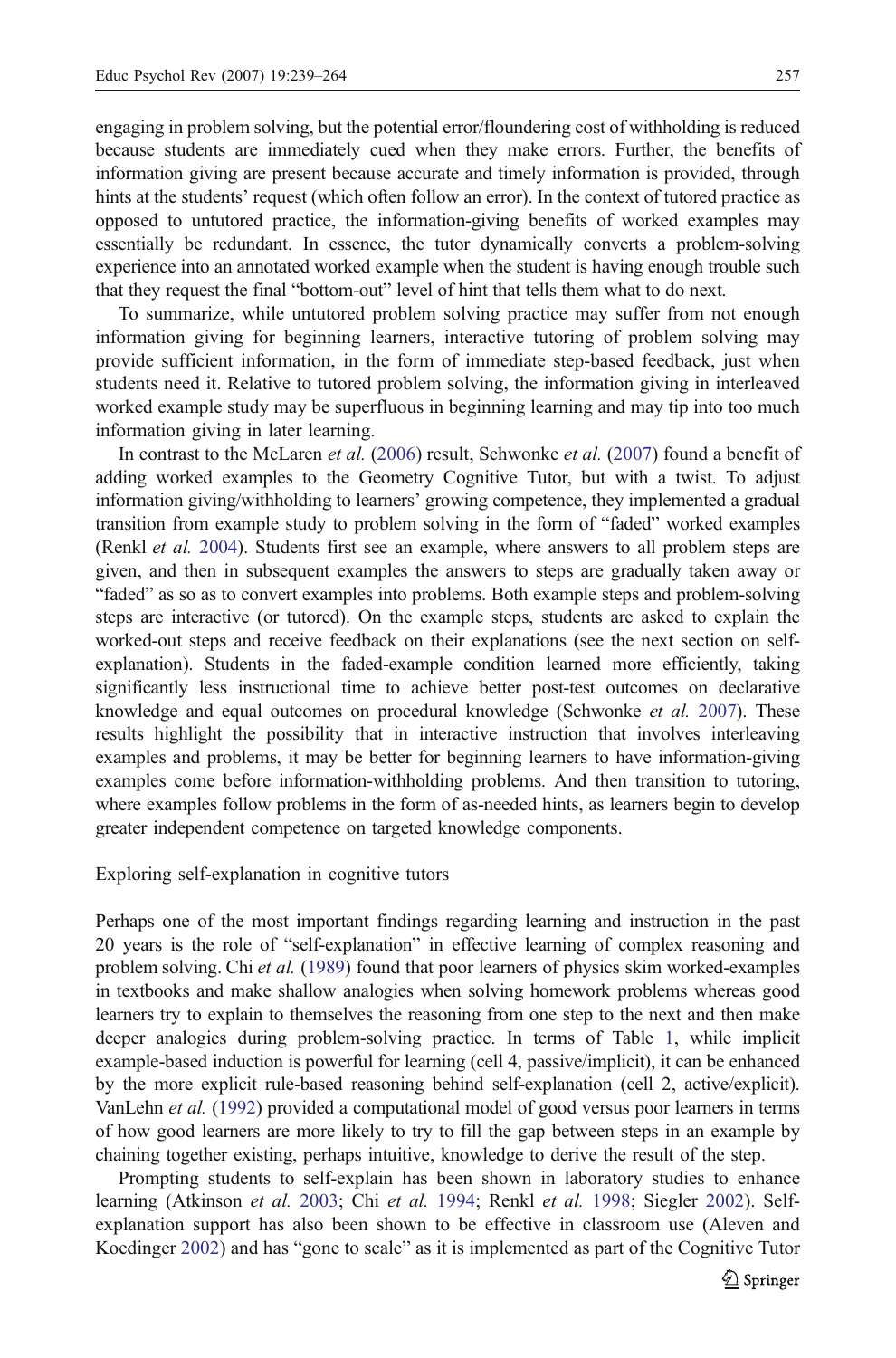Geometry course. Such benefits can be successfully implemented in a computerinterpretable form (explaining by reference to names of reasons in a glossary, which is essentially a long menu) that facilitates automatic feedback on the correctness of those explanations.

We can contrast self-explanation without feedback (cell 2 in Table [1](#page-2-0), active/explicit) with self-explanation with feedback (cell 3, interactive/explicit). Most past studies have prompted for self-explanations without providing students with feedback on whether or not those self-explanations are correct and accurate. They typically involve the presence of an experimenter in a one-on-one interpersonal setting. This setting produces social demands for the student to comply with the request that they try to self-explain. Self-explanation without feedback may work in this lab setting because of the presence of the experimenter and the implicit "demand characteristics" on the student to make an effort.

In contrast, compliance may be reduced in a classroom or homework setting where students do not have an adult nearby. Indeed, we created a new self-explanation version of the Geometry Cognitive Tutor where students were prompted to type principle-based self-explanations (e.g., "the angles in a triangle sum to 180") instead of referencing a reason in glossary. In an initial pilot study in a high school (Aleven and Koedinger [2000b](#page-22-0)), students were not given feedback on their explanations and we found they only rarely made reasonable attempts at explanations (less than 10% of the time) and instead often provided inadequate explanations, and even more often gave off-task explanation responses like "because I said so."

These students appear to be missing the motivation, self-discipline, or meta-cognitive skills to seriously engage in self-explanation without feedback. For such students, interactive forms of instruction that provide feedback may be fairly critical to keeping them on task. It may be that for more motivated and better-prepared students, feedback on selfexplanations is not necessary.

Indeed, the best students learn reasonably effectively (though perhaps not as efficiently as possible)<sup>3</sup> from passive forms of instruction like textbook descriptions and examples (cells 1 and 4 in Table [1\)](#page-2-0). Can we help poor students become better learners through more direct forms of metacognitive instruction (cf., Schoenfeld [1983;](#page-24-0) White and Frederiksen [1998\)](#page-25-0)? As described in the next section, we have been exploring this question in the context of Cognitive Tutors.

Other cognitive tutor studies of metacognitive support

Improving learning through error self-detection and correction Despite the successful demonstration of immediate feedback in the LISP tutor study described above, many have been critical of the notion of immediate feedback in tutors. To some, immediate feedback seems to play the assistance dilemma too much in the direction of assistance giving. In fact, some critics view Cognitive Tutors as being on the information/assistance-giving end of a simple dichotomy—a view that is oversimplified as indeed tutors that provide immediate feedback during problemsolving practice withhold more information than textbooks or worked-examples. Nevertheless, it is possible that immediate feedback is stealing from students an opportunity to learn to detect their own errors and to learn from them $4$  (Schmidt and Bjork [1992](#page-24-0)).

<sup>3</sup> As described above, even excellent college students at Carnegie Mellon University benefited in time savings from the immediate feedback of the LISP tutor.

<sup>&</sup>lt;sup>4</sup> In fact, immediate feedback tutors do allow students to learn from their errors—after all students are required to correct their errors and can and often do so without further assistance. However, they are not given the opportunity to learn from the *downstream consequences* of their errors.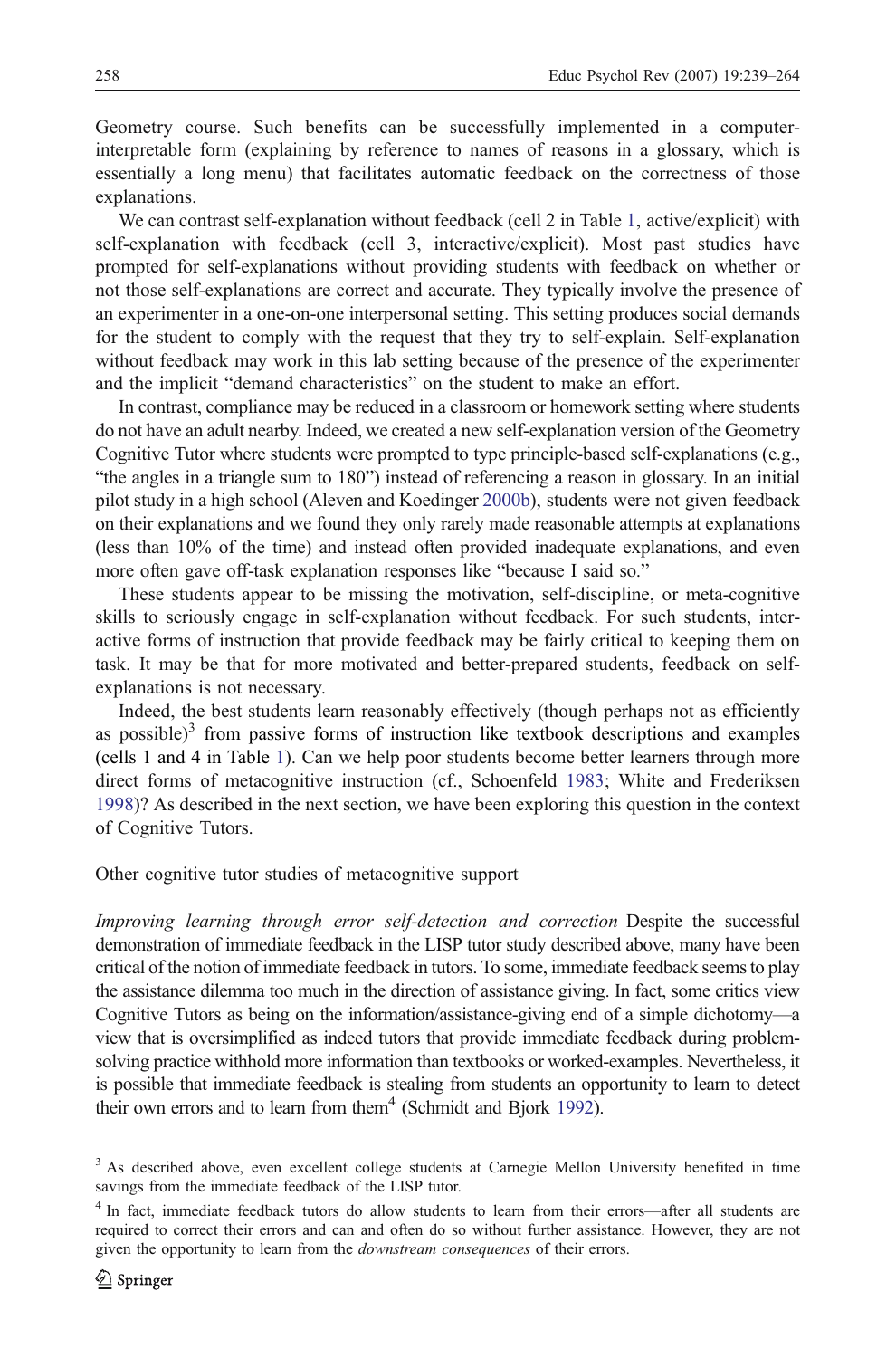Using the Cognitive Tutor for Excel described above, Mathan and Koedinger ([2005\)](#page-24-0) explored whether a particular form of delayed feedback can improve student learning. They reinterpreted the feedback debate as being more about the "model of desired performance" that is the goal of instruction than about the delay between student response and tutor feedback. In contrast to the goal of producing error-free experts, one might want to produce "intelligent novices" who may make initial errors, but are able to detect them and correct them. If immediate feedback is given relative to an intelligent novice model of desired performance (where certain initial errors are allowed, provided that the student catches them right away), it will appear delayed in comparison to immediate feedback relative to an expert model of desired performance (where all errors get immediate feedback). Students learned more from the intelligent novice tutor. Why? It was probably not by improving meta-cognitive "evaluative" skills (as Schmidt and Bjork call them). We would expect such skills to be acquired gradually over time, but a learning curve analysis showed that the benefit was already present after students' first opportunity to experience the feedback manipulation. In addition, improvement in evaluative skills would be consistent with a pattern of post-test results whereby the groups are equal on an immediate post-test, but separate on measures of robust learning, like long-term retention and transfer. In fact, the treatment was better on all measures, both immediate and robust learning measures.

An alternative interpretation is that through seeing the consequences of their errors, which are particularly apparent in Excel, students were able to explicitly reason about how their initial attempts led to errors and how they could be modified to achieve the desired outcome. This interpretation appears consistent with Siegler's ([2002\)](#page-24-0) results that having students do self-explanations not only of correct solutions, but also incorrect solutions improves their learning. He argues that learners must not only acquire and strengthen correct knowledge components, but also weaken and eliminate incorrect knowledge. In effect, the intelligent novice condition helped students rationalize, like the derivations in the self-explanation model by VanLehn *et al.* [\(1992](#page-25-0)), why their misconceptions do not work. It also helped them rationalize why critical relevant features must be included in correct knowledge components. Nathan [\(1998](#page-24-0)) also demonstrated benefits of providing feedback that helps students see meaningful downstream consequences of their errors and Ohlsson ([1996\)](#page-24-0) provided a detailed theory and computational model of learning from errors.

Cognitive Tutors for improving help-seeking skills and reducing 'gaming' Besides metacognitive support for self-explanation and error self-correction, we have explored providing meta-cognitive support for improving student help-seeking skills and reducing unproductive learning behaviors. This work was inspired by data mining of logged student–tutor interactions in which we noticed a high frequency of what appeared to be non-ideal student behaviors that were correlated with poor learning (Aleven and Koedinger [2000a\)](#page-22-0). As mentioned above, despite the feelings of many advocates for greater student control in interactive systems, when given that control students do not always use interactive features as intended. On the one hand, students sometimes attempt to circumvent information withholding (i.e., avoid thinking) by engaging in fast and repeated guessing or asking for hints more often or faster than appropriate—Baker coined the phrase "gaming the system" to describe such behaviors (Baker *et al.* [2004](#page-23-0)). On the other hand, students sometimes avoid information giving by not seeking help when it is likely needed.

Early efforts to create Cognitive Tutors to improve help seeking and reduce gaming have resulted in some limited success. We developed a help-seeking tutor and integrated it into the Geometry Cognitive Tutor. This adjunct tutor provides feedback on students' helpseeking behavior, as they use the tutor to solve geometry problems. For example, the help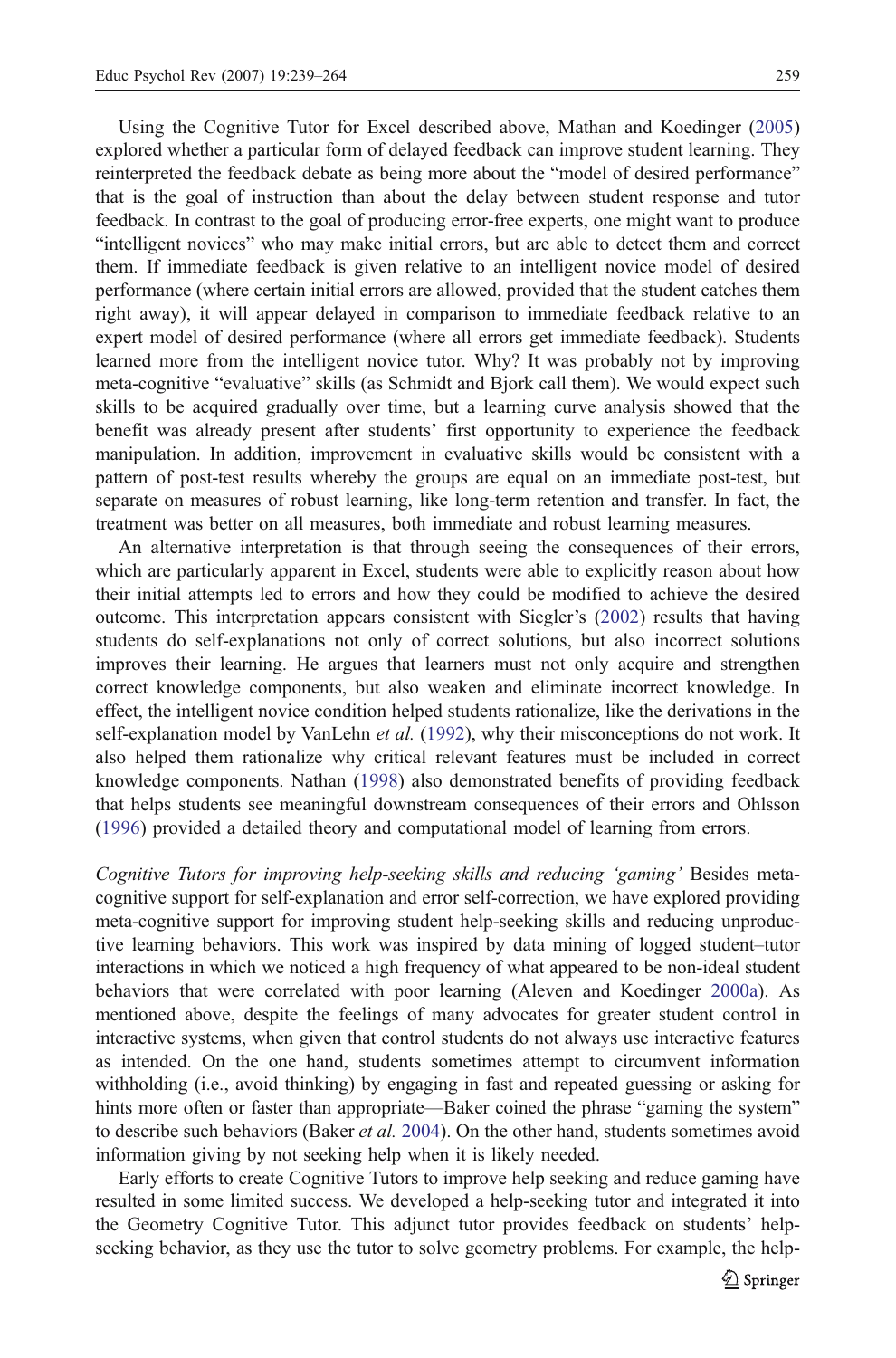seeking tutor provides feedback when students engage in the maladaptive help-seeking behaviors described above. An initial study showed reductions in some poor help-seeking behaviors during instruction, but no consequent improvements in geometry learning (Roll et al. [2006](#page-24-0)). In a different effort, a Data Analysis Cognitive Tutor was enhanced with a machine-learning-based gaming detector (Baker et al. [2006](#page-23-0)). When the enhanced tutor detected gaming behavior, it responded by emotional displays of an animated agent and by presenting supplementary exercises on related material. Students with the gaming tutor showed reduced overall gaming behavior and the number of supplementary exercises received was associated with better learning. However, the difference in domain learning was not statistically reliable across the whole sample, perhaps because harmful gaming was present in a relatively small subset (about 10%) of the students.

It is still an open question as to why students engage in gaming behavior. It may be in part a rational effort by less knowledgeable students to compensate for what may be, from their perspective, premature information withholding. Some "gamers" may be hurrying to get an example of a correct step in order to have something to study because they are, as of yet, incapable of correctly generating the step themselves. For instance, Crowley and Medvedeva [\(2006](#page-23-0)) found that a subset of medical students using an intelligent tutor engage in gaming-like behavior during early problems in the curriculum and evidence greater independent success on later problems. These arguably established good learners may essentially be using the tutor's bottom-out hints to create worked-examples for themselves and may be choosing to engage in self-explanation rather than be explained to.

## Conclusion

Instructional interaction should optimize student involvement, not maximize or minimize it. The potential benefits of withholding information or assistance are many, including allowing students to learn by doing, to construct knowledge, to benefit from generation effects, to reduce zoning out, to engage recall from long-term memory, and to provide knowledge checks that prevent them from thinking they know when they do not. The costs are also numerous. Students may get stuck, make mistakes and strengthen error pathways, find it too hard and cognitively disengage. We have provided a number of examples of how experiments within Cognitive Tutors have explored trade-offs between giving and withholding instructional assistance.

Cognitive Tutors initially withhold information about problem solutions and solution steps, and then interactively *add* information, only as needed, through yes/no feedback, explanatory hints, and dynamic problem selection. The reviewed studies provide support for this particular approach to balancing the giving and withholding of information and for its individual interactive elements. This result should not be construed as supporting information giving in general, or greater interactivity in general. We also do not mean to claim that Cognitive Tutors currently strike an ideal balance—additional studies show that faded examples (a subtle form of information giving) and feedback based on an intelligent novice model (a subtle form of information withholding) sometimes are improvements. It is likely that additional interactive elements will be found to be more effective than existing approaches.

Given that a key downside of information withholding is errors and floundering (if not complete failure), a rough criterion for deciding to give rather than withhold is when the task gets too difficult and thus the probability of error or unproductive thinking is high. What is the probability of error that is the ideal threshold point? That is a great question for future research.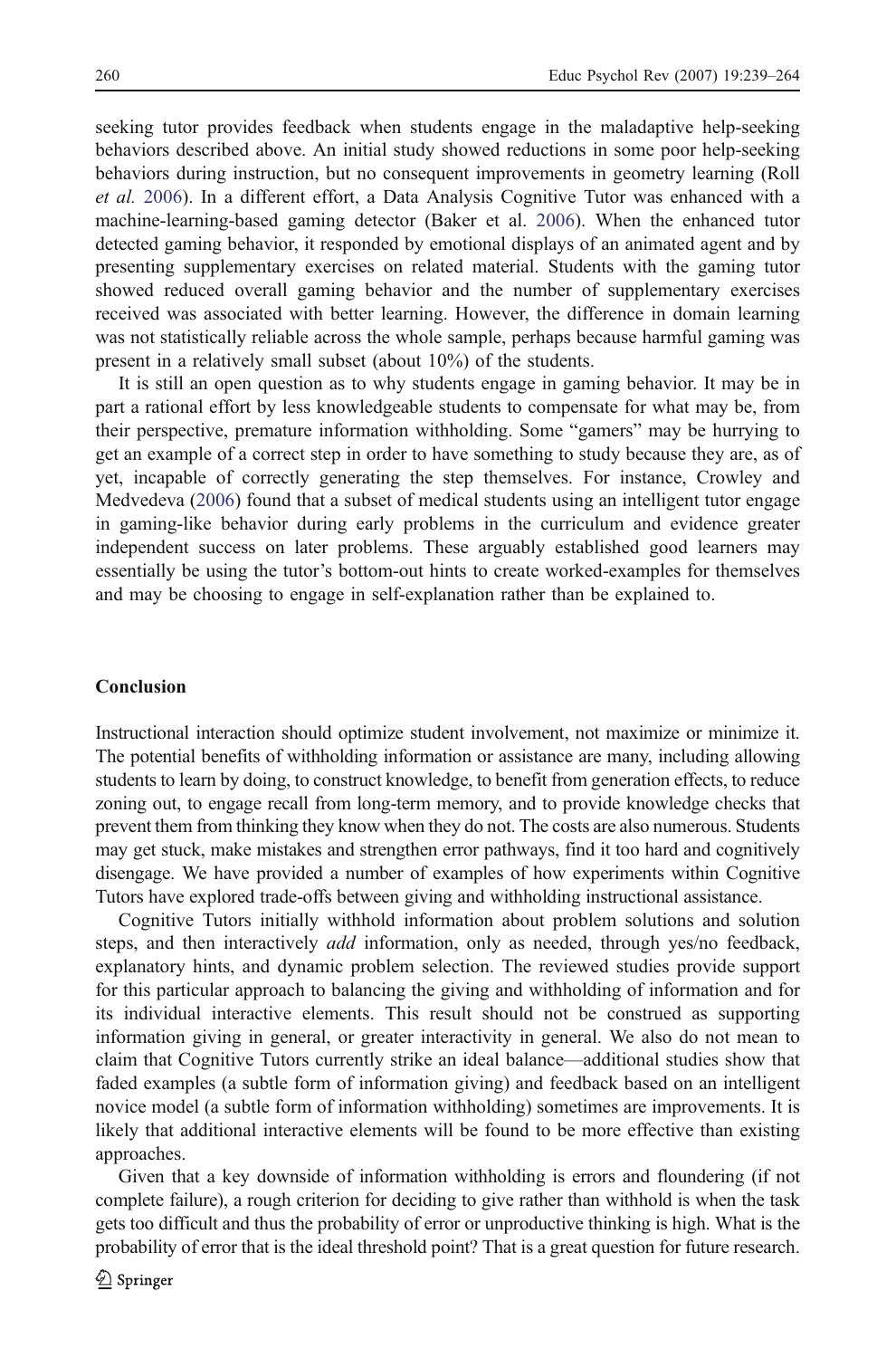<span id="page-22-0"></span>In related work, Pavlik ([2007](#page-24-0)) proposed an ideal error rate of about 5–25% to decide on the length of delay between practice trials (long delay between practice trials is a kind of information withholding). This estimate was based on ACT-R simulations and is supported in experiments comparing practice-scheduling algorithms where the derived expanded spacing schedule led to greater learning than alternatives based on prior theory and standard practice. To what extent and in what ways such an error rate threshold might generalize to more complex learning objectives than the fact associations explored by Pavlik is wide open.

The crux of the assistance dilemma is prescribing decision criteria (e.g., conditions and cutoff parameters) for when it is best to switch between information giving (more assistance) and information withholding (less assistance). This dilemma may be the fundamental open problem in learning and instructional science. Given the many different ways to provide information or assistance, there is not going to be one solution to the assistance dilemma. However, we believe it is critical to not only acknowledge the dilemma, as others have (e.g., Vygotsky [1978\)](#page-25-0), but to strive toward characterizing qualitative conditions and quantitative threshold parameters that can aid instructional designers and instructors in making good decisions.

Further experimental studies and theoretical unification will be necessary to achieve this ambitious goal. The Pittsburgh Science of Learning Center [\(http://learnlab.org\)](http://learnlab.org) is committed to supporting such an effort through both joint theory development and through providing an infrastructure, called LearnLab, to aid researchers in running tightly controlled experiments in real classroom settings and in doing microgenetic analyses of detailed logs of student interactions in these classrooms.

## **References**

- Aleven, V., & Koedinger, K. R. (2000a). Limitations of student control: Do students know when they need help? In G. Gauthier, C. Frasson, & K. VanLehn (Eds.), Proceedings of the 5th International Conference on Intelligent Tutoring Systems, ITS 2000 (pp. 292–303). Berlin: Springer.
- Aleven, V., & Koedinger, K. R. (2000b). The need for tutorial dialog to support self-explanation. In C. P. Rose & R. Freedman (Eds.), Building dialogue systems for tutorial applications, papers of the 2000 AAAI Fall Symposium (pp. 65–73). Technical Report FS-00-01. Menlo Park, CA: AAAI.
- Aleven, V., & Koedinger, K. R. (2002). An effective metacognitive strategy: Learning by doing and explaining with a computer-based Cognitive Tutor. Cognitive Science, 26(2):147–179.
- Aleven, V., McLaren, B., Roll, I., & Koedinger, K. (2006). Toward meta-cognitive tutoring: A model of help seeking with a Cognitive Tutor. International Journal of Artificial Intelligence and Education, 16, 101–128.
- Aleven, V., Stahl, E., Schworm, S., Fischer, F., & Wallace, R. M. (2003). Help seeking and help design in interactive learning environments. Review of Educational Research, 73(2), 277–320.
- Anderson, J. R. (1993). Rules of the mind. Hillsdale, NJ: Erlbaum.
- Anderson, J. R., Conrad, F. G., & Corbett, A. T. (1989). Skill acquisition and the Lisp Tutor. Cognitive Science, 13, 467–505.
- Anderson, J. R., Corbett, A. T., Koedinger, K. R., & Pelletier, R. (1995). Cognitive tutors: Lessons learned. The Journal of the Learning Sciences, 4(2), 167–207.
- Anderson, J. R., & Lebiere, C. (1998). The Atomic Components of Thought. Hillsdale, NJ: Erlbaum.
- Anderson, J. R., Reder, L. M., & Simon, H. A. (1996). Situated learning and education. *Educational* Researcher, 25(4), 5–11.
- Anderson, J. R., Reder, L. M., & Simon, H. A. (1998). Radical constructivism and cognitive psychology. In D. Ravitch (Ed.), Brookings papers on education policy 1998. Washington, DC: Brookings Institute.
- Atkinson, R. K., Derry, S. J., Renkl, A., & Wortham, D. (2000). Learning from examples: Instructional principles from the worked examples research. *Review of Educational Research*, 70(2), 181–214.
- Atkinson, R. K., Renkl, A., & Merrill, M. M. (2003). Transitioning from studying examples to solving problems: Effects of self-explanation prompts and fading worked-out steps. Journal of Educational Psychology, 95(4), 774–783.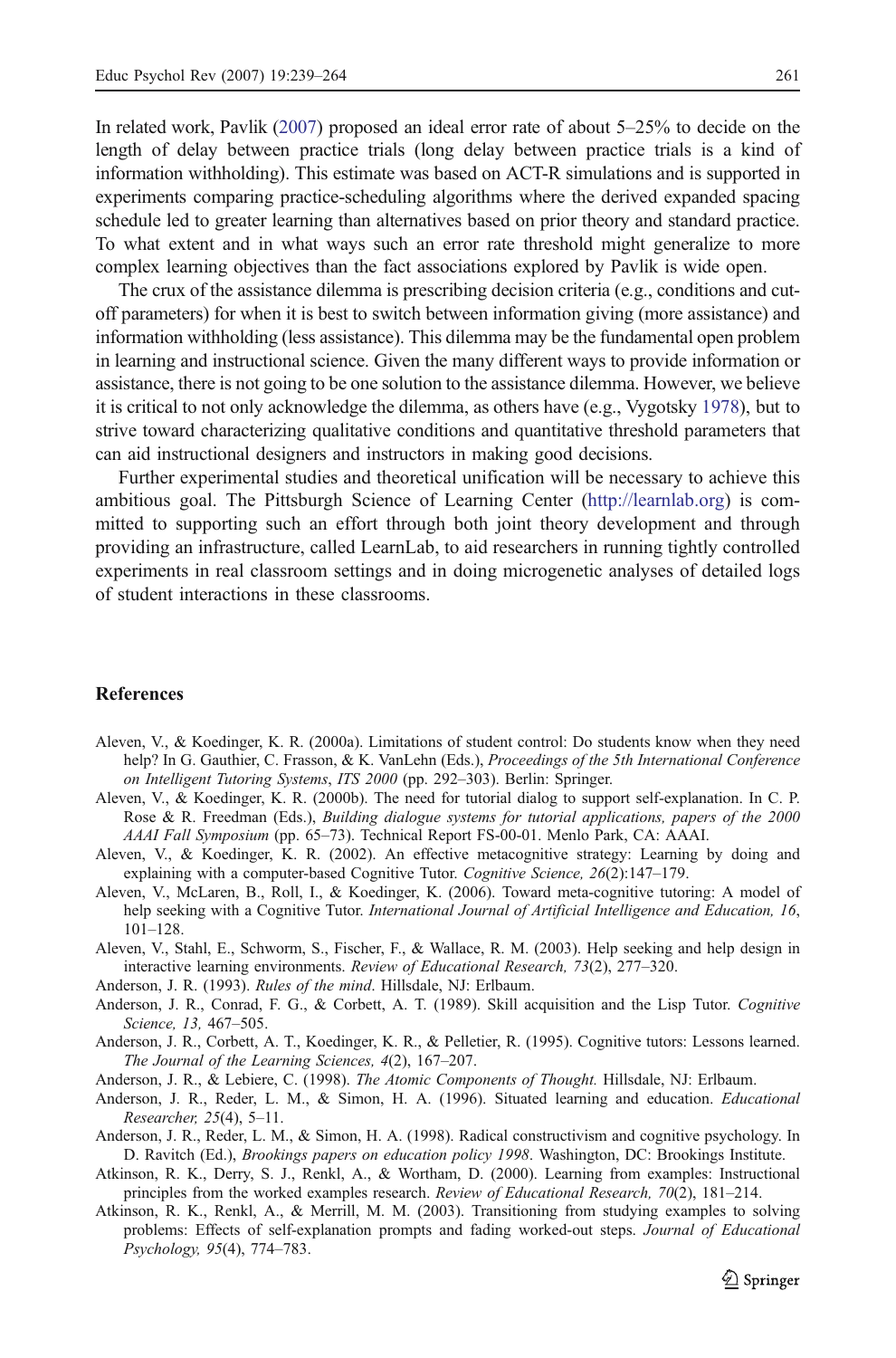- <span id="page-23-0"></span>Baker, R., Corbett, A., Koedinger, K. R., Evenson, S., Roll, I., Wagner, A., et al. (2006). Adapting to when students game an intelligent tutoring system. In M. Ikeda, K. D. Ashley, & T.-W. Chan (Eds.), Proceedings of the 8th International Conference on Intelligent Tutoring Systems (pp. 392–401). Berlin: Springer.
- Baker, R. S., Corbett, A. T., Koedinger, K. R., & Wagner, A. Z. (2004). Off-task behavior in the Cognitive Tutor classroom: When students "game the system." Proceedings of ACM CHI 2004: Computer-Human Interaction (pp. 383–390). New York: ACM.
- Bloom, B. S. (1984). The 2-sigma problem: The search for methods of group instruction as effective as oneto-one tutoring. Educational Researcher, 13, 4–16.
- Chi, M. T. H., Bassok, M., Lewis, M. W., Reimann, P., & Glaser, R. (1989). Self-explanations: How students study and use examples in learning to solve problems. Cognitive Science,  $13(2)$ ,  $145-182$ .
- Chi, M. T. H., de Leeuw, N., Chiu, M. H., & LaVancher, C. (1994). Eliciting self-explanations improves understanding. Cognitive Science, 18(3), 439–477.
- Clark, R. C., & Mayer, R. E. (2003). e-Learning and the Science of Instruction: Proven Guidelines for Consumers and Designers of Multimedia Learning. San Francisco: Jossey-Bass.
- Corbett, A. (2001). Cognitive computer tutors: solving the two-sigma problem. In M. Bauer, P. J. Gmytrasiewicz, & J. Vassileva (Eds.), Proceedings of the 2001 International Conference on User Modeling (pp. 137–147). Berlin: Springer.
- Corbett, A., & Anderson, J. R. (1995). Knowledge tracing: modeling the acquisition of procedural knowledge. User Modeling and User-Adapted Interaction, 4, 253–278.
- Crowley, R. S., Legowski, E., Medvedeva, O., & Tseytlin, E. (2005). An ITS for medical classification problem-solving: Effects of tutoring and representations. In C. K. Looi, G. McCalla, B. Bredeweg, & J. Breuker (Eds.), Proceedings of the 12th International Conference on Artificial Intelligence. Amsterdam, The Netherlands: AIED.
- Crowley, R. S., & Medvedeva, O. (2006). An intelligent tutoring system for visual classification problem solving. Artificial Intelligence in Medicine, 36(1), 85–117.
- Duch, B., Gron, S., & Allen, D. (2001). The Power of Problem-Based Learning; A Practical "How To" For Teaching Undergraduate Courses in Any Discipline. Sterling, Virginia: Stylus.
- Eberts, R. E. (1997). Computer-based instruction. In M. G. Helander, T. K. Landauer, & P. V. Prabhu (Eds.), Handbook of Human–Computer Interaction (pp. 825–847). Amsterdam, The Netherlands: Elsevier.
- Guskey, T. R. (1987). The essential elements of mastery learning. Journal of Classroom Interaction, 22(2), 19–22.
- Kalyuga, S., Chandler, P., Tuovinen, J., & Sweller, J. (2001). When problem solving is superior to studying worked examples. Journal of Educational Psychology, 93(3), 579–588.
- Krajcik, J., & Starr, M. (2001). Learning science content in a project-based environment. In R. Tinker & J. S. Krajcik (Eds.), Portable technologies: Science learning in context. The Netherlands: Kluwer.
- Kirschner, P. A., Sweller, J., & Clark, R. E. (2006). Why minimal guidance during instruction does not work: An analysis of the failure of constructivist, discovery, problem-based, experiential, and inquiry-based teaching. Educational Psychologist, 41(2), 75–86.
- Klahr, D., & Nigam, M. (2004). The equivalence of learning paths in early science instruction: Effects of direct instruction and discovery learning. Psychological Science, 15(10), 661–667.
- Kluger, A. N., & DeNisi, A. (1996). The effects of feedback intervention on performance: A historical review, a meta-analysis and a preliminary feedback intervention theory. Psychological Bulletin, 112(2), 254–284.
- Koedinger, K. R. (2002). Toward evidence for instructional design principles: Examples from Cognitive Tutor Math 6. In D. S. Mewborn, P. Sztajn, D. Y. White, H. G. Wiegel, R. L. Bryant, & K. Nooney (Eds.), Proceedings of twenty-fourth annual meeting of the North American Chapter of the International Group for the Psychology of Mathematics Education Vol. 1 (pp. 21–49). Columbus, OH: ERIC Clearinghouse for Science, Mathematics, and Environmental Education.
- Koedinger, K. R., & Anderson, J. R. (1993). Reifying implicit planning in geometry: Guidelines for modelbased intelligent tutoring system design. In S. Lajoie & S. Derry (Eds.), Computers as cognitive tools. Hillsdale, NJ: Erlbaum.
- Koedinger, K. R., Anderson, J. R., Hadley, W. H., & Mark, M. A. (1997). Intelligent tutoring goes to school in the big city. International Journal of Artificial Intelligence in Education, 8, 30–43.
- Koedinger, K. R., & Corbett, A. T. (2006). Cognitive tutors: Technology bringing learning science to the classroom. In K. Sawyer (Ed.), The Cambridge Handbook of the Learning Sciences. Cambridge, MA: Cambridge University Press.
- Lepper, M. R., & Malone, T. W. (1987). Intrinsic motivation and instructional effectiveness in computerbased education. In R. E. Snow & M. J. Farr (Eds.), Aptitude, learning and instruction: Volume III Conative and affective process analyses. Hillsdale, NJ: Erlbaum.
- Mathan, S. A. (2003). Recasting the feedback debate: Benefits of tutoring error detection and correction skills. Unpublished dissertation, Carnegie Mellon University, Pittsburgh, PA.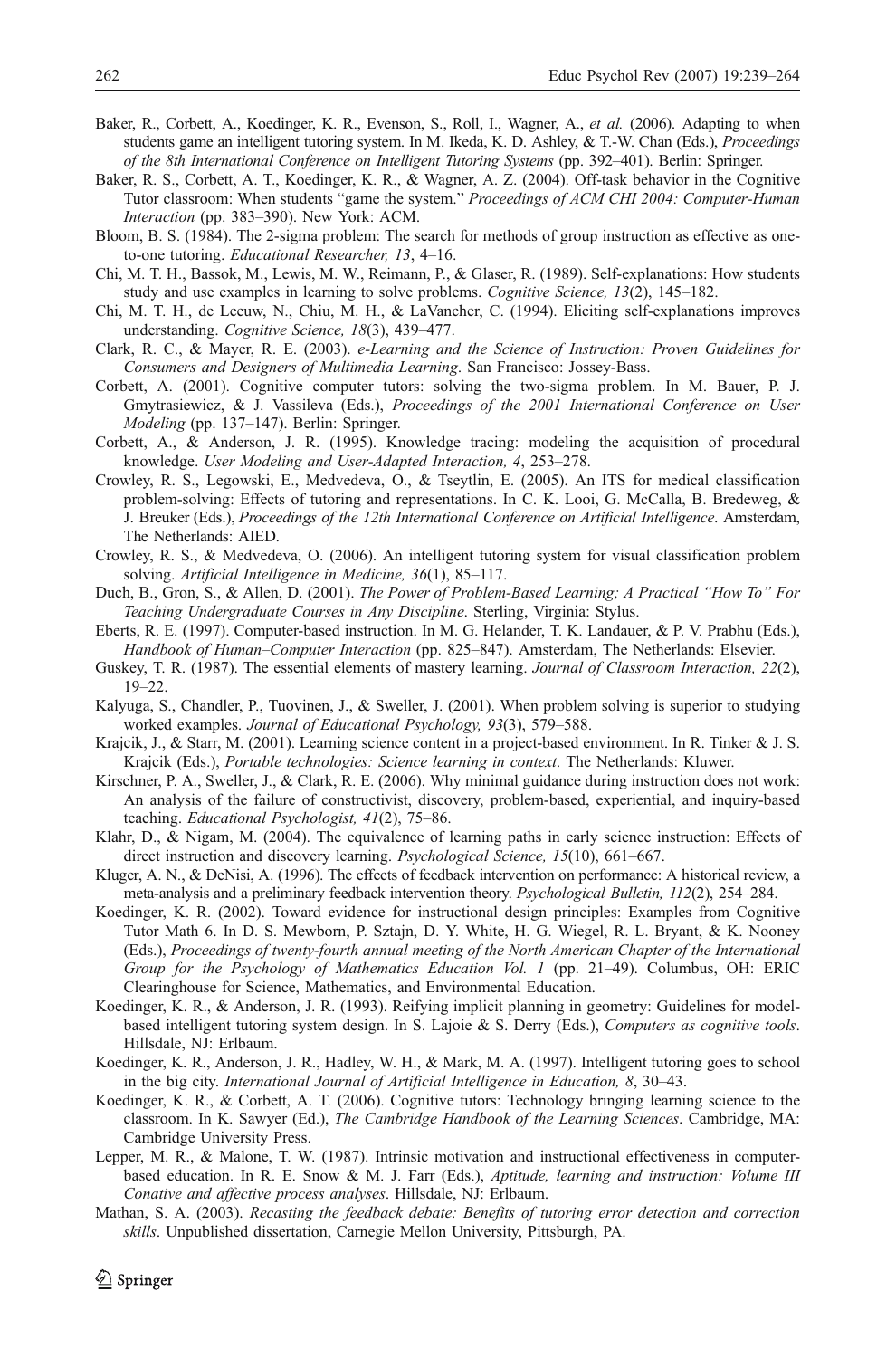- <span id="page-24-0"></span>Mathan, S. A., & Koedinger, K. R. (2005) Fostering the Intelligent Novice: Learning from errors with metacognitive tutoring. Educational Psychologist, 40(4), 257–265.
- McKendree, J. E. (1990). Effective feedback content for tutoring complex skills. Human Computer Interaction, 5, 381–414.
- McLaren, B. M., Lim, S., Gagnon, F., Yaron, D., & Koedinger, K. R. (2006). Studying the effects of personalized language and worked examples in the context of a web-based intelligent tutor. In M. Ikeda, K. D. Ashley, & T.-W. Chan (Eds.), Proceedings of the 8th International Conference on Intelligent Tutoring Systems (pp. 318–328). Berlin: Springer.
- Merrill, D. C., Reiser, B. J., Ranney, M., & Trafton, J. G. (1992). Effective tutoring techniques: Comparison of human tutors and intelligent tutoring systems. Journal of the Learning Sciences 2(3), 277–305.
- Morgan, P., & Ritter, S. (2002). An experimental study of the effects of Cognitive Tutor<sup>®</sup> Algebra I on student knowledge and attitude (Available from Carnegie Learning, Inc., 1200 Penn Avenue, Suite 150, Pittsburgh, PA 15222). Available at: [http://www.carnegielearning.com.](http://www.carnegielearning.com)
- Nathan, M. J. (1998). Knowledge and situational feedback in a learning environment for algebra story problem solving. Interactive Learning Environments, 5, 135–159.
- Ohlsson, S. (1996). Learning from performance errors. Psychological Review, 103(2), 241–262.
- Ohlsson, S., & Mitrovic, A. (2006). Constraint-based knowledge representation for individualized instruction. Computer Science and Information Systems, 3(1), 1–22.
- Paas, F., & Van Merrienboer, J. (1994). Variability of worked examples and transfer of geometry problemsolving skills: A cognitive-load approach. Journal of Educational Psychology, 86, 122-133.
- Pavlik, Jr., P. I. (2007). Timing is an order: Modeling order effects in the learning of information. In F. E. Ritter, J. Nerb, T. O'Shea & E. Lehtinen (Eds.), In order to learn: How the sequences of topics affect learning, (pp. 137–150). New York, NY: Oxford University Press.
- Plano, G. S. (2004). The Effects of the Cognitive Tutor Algebra on student attitudes and achievement in a 9th grade Algebra course. Unpublished doctoral dissertation, Seton Hall University, South Orange, NJ.
- Renkl, A. (2002). Learning from worked-out examples: Instructional explanations supplement selfexplanations. Learning & Instruction, 12, 529–556.
- Renkl, A., Atkinson, R. K., & Große, C. S. (2004) How fading worked solution steps works—A cognitive load perspective. *Instructional Science*, 32, 59–82.
- Renkl, A., Stark, R., Gruber, H., & Mandl, H. (1998). Learning from worked-out examples: The effects of example variability and elicited self-explanations. Contemporary Educational Psychology, 23, 90–108.
- Roll, I., Aleven, V., McLaren, B. M., Ryu, E., Baker, R., & Koedinger, K. R. (2006). The help tutor: Does metacognitive feedback improve students' help-seeking actions, skills and learning? In M. Ikeda, K. D. Ashley, & T.-W. Chan (Eds.), Proceedings of the 8th International Conference on Intelligent Tutoring Systems (pp. 360–369). Berlin: Springer.
- Sarkis, H. (2004). Cognitive Tutor Algebra 1 program evaluation, Miami-Dade County Public Schools. Lighthouse Point, FL: The Reliability Group.
- Schmidt, R. A., & Bjork, R. A. (1992). New conceptualizations of practice: Common principles in three paradigms suggest new concepts for training. Psychological Science, 3(4), 207–217.
- Schoenfeld, A. (1983). Beyond the purely cognitive: Belief systems, social cognitions, and metacognitions as driving forces in intellectual performance. Cognitive Science, 7, 329–363.
- Schwartz, D. L., & Bransford, J. D. (1998). A time for telling. Cognition and Instruction, 16(4), 475–522.
- Schwonke, R., Wittwer, J., Aleven, V., Salden, R. J. C. M., Krieg, C., & Renkl, A. (2007). Can tutored problem solving benefit from faded worked-out examples? Paper presented at the European Cognitive Science Conference 2007, May 23–27. Delphi, Greece.
- Schworm, S., & Renkl, A. (2002). Learning by solved example problems: Instructional explanations reduce self-explanation activity. In W. D. Gray & C. D. Schunn (Eds.), Proceeding of the 24th Annual Conference of the Cognitive Science Society (pp.816–821). Mahwah, NJ: Erlbaum.
- Shneyderman, A. (2001). Evaluation of the Cognitive Tutor Algebra I program, Miami-Dade County Public Schools, Office Of Evaluation And Research. Retrieved from: [http://oer.dadeschools.net/algebra.](http://oer.dadeschools.net/algebra.pdf#search=%22Shneyderman%20miami%20cognitive%20tutor%22) [pdf#search=%22Shneyderman%20miami%20cognitive%20tutor%22.](http://oer.dadeschools.net/algebra.pdf#search=%22Shneyderman%20miami%20cognitive%20tutor%22)
- Siegler, R. S. (2002). Microgenetic studies of self-explanation. In N. Garnott & J. Parziale (Eds.), Microdevelopment: A process-oriented perspective for studying development and learning (pp. 31–58). Cambridge, MA: Cambridge University Press.
- Slamecka, N. J., & Graf, P. (1978). The generation effect: Delineation of a phenomenon. Journal of Experimental Psychology: Human Learning and Memory, 4, 592–604.
- Sweller, J. (1988). Cognitive load during problem solving: Effects on learning. Cognitive Science, 12(2), 257–285.
- Sweller, J., & Cooper, G. A. (1985). The use of worked examples as a substitute for problem solving in learning algebra. Cognition and Instruction, 2, 59–89.